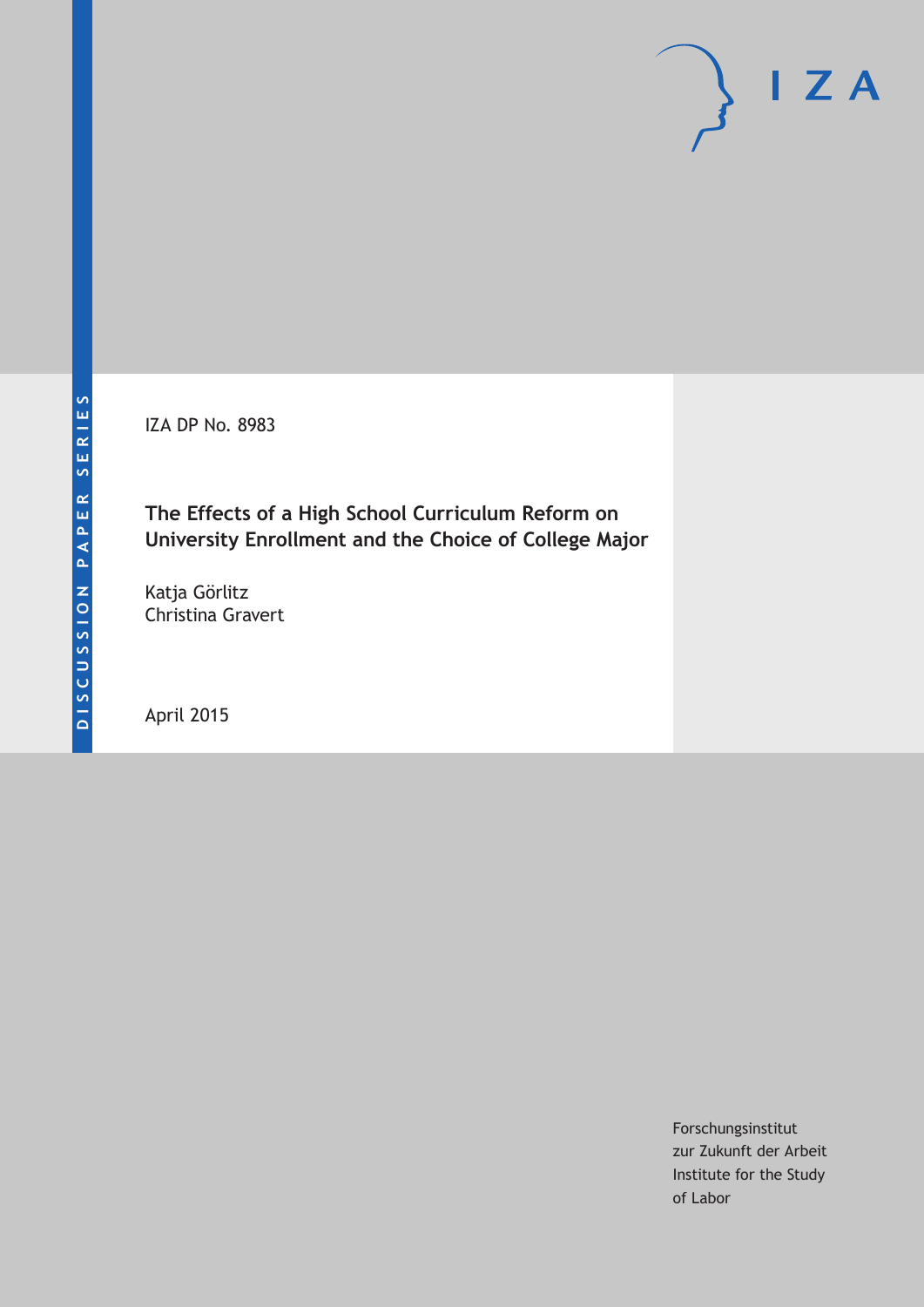# **The Effects of a High School Curriculum Reform on University Enrollment and the Choice of College Major**

## **Katja Görlitz**

*FU Berlin, IZA and RWI Essen*

## **Christina Gravert**

*University of Gothenburg*

Discussion Paper No. 8983 April 2015

IZA

P.O. Box 7240 53072 Bonn Germany

Phone: +49-228-3894-0 Fax: +49-228-3894-180 E-mail: iza@iza.org

Any opinions expressed here are those of the author(s) and not those of IZA. Research published in this series may include views on policy, but the institute itself takes no institutional policy positions. The IZA research network is committed to the IZA Guiding Principles of Research Integrity.

The Institute for the Study of Labor (IZA) in Bonn is a local and virtual international research center and a place of communication between science, politics and business. IZA is an independent nonprofit organization supported by Deutsche Post Foundation. The center is associated with the University of Bonn and offers a stimulating research environment through its international network, workshops and conferences, data service, project support, research visits and doctoral program. IZA engages in (i) original and internationally competitive research in all fields of labor economics, (ii) development of policy concepts, and (iii) dissemination of research results and concepts to the interested public.

<span id="page-1-0"></span>IZA Discussion Papers often represent preliminary work and are circulated to encourage discussion. Citation of such a paper should account for its provisional character. A revised version may be available directly from the author.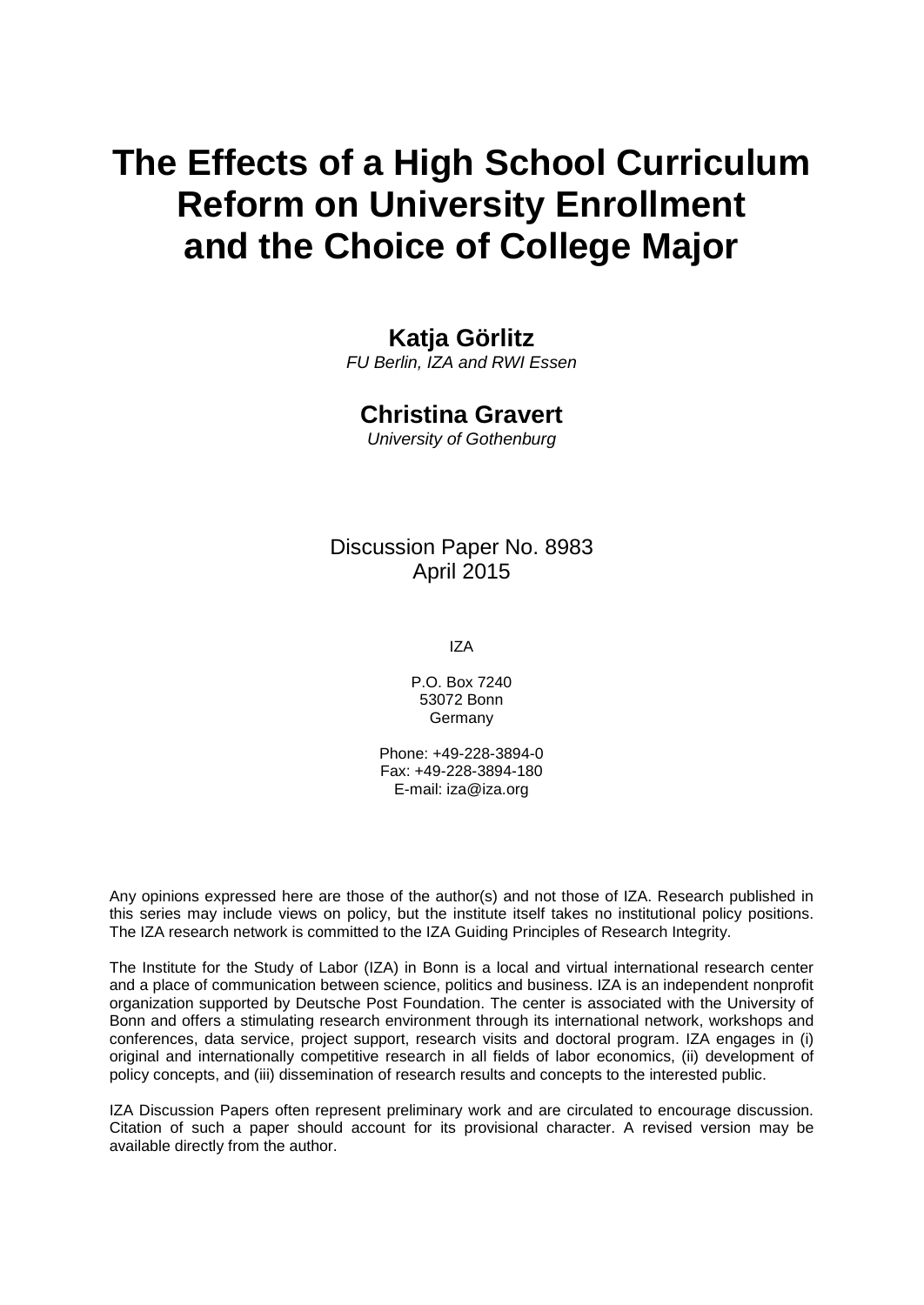IZA Discussion Paper No. 8983 April 2015

# **ABSTRACT**

# **The Effects of a High School Curriculum Reform on University Enrollment and the Choice of College Major[\\*](#page-1-0)**

This paper evaluates the effects of a high school curriculum reform on students' probability to enroll at university and to choose Science, Technology, Engineering or Mathematics (STEM) as college major. The reform that was introduced in one German state increased the degree of difficulty to graduate from high school by increasing the mandatory instruction time in the core subjects German, a foreign language, mathematics and natural sciences and by raising the graduation requirements. Based on administrative data covering all students, the empirical analysis is carried out by applying a difference-in-differences model. The results show that the reform increased university enrollment rates for both gender. With regard to choosing STEM as college major, we only find a robust positive effect for males.

JEL Classification: I21, I23, I28

Keywords: high school curriculum, university educational decisions, reform evaluation, the choice of college major, STEM

Corresponding author:

Katja Görlitz Freie Universität Berlin Fachbereich Wirtschaftswissenschaft Boltzmannstraße 20 14195 Berlin Germany E-mail: [Katja.Goerlitz@fu-berlin.de](mailto:Katja.Goerlitz@fu-berlin.de)

The authors are grateful to Alexander Koch, Helena Skyt Nielsen and Marcus Tamm for helpful comments and suggestions. We further acknowledge comments and remarks from participants at the annual conference of the Royal Economic Society (2013), the Research Seminar in Economics at the FU Berlin, the DIW Applied Micro seminar, the Economics of Education Committee of the Verein für Socialpolitik (2014) and the Fuglesangs Alle Workshop (2014). All remaining errors are our own.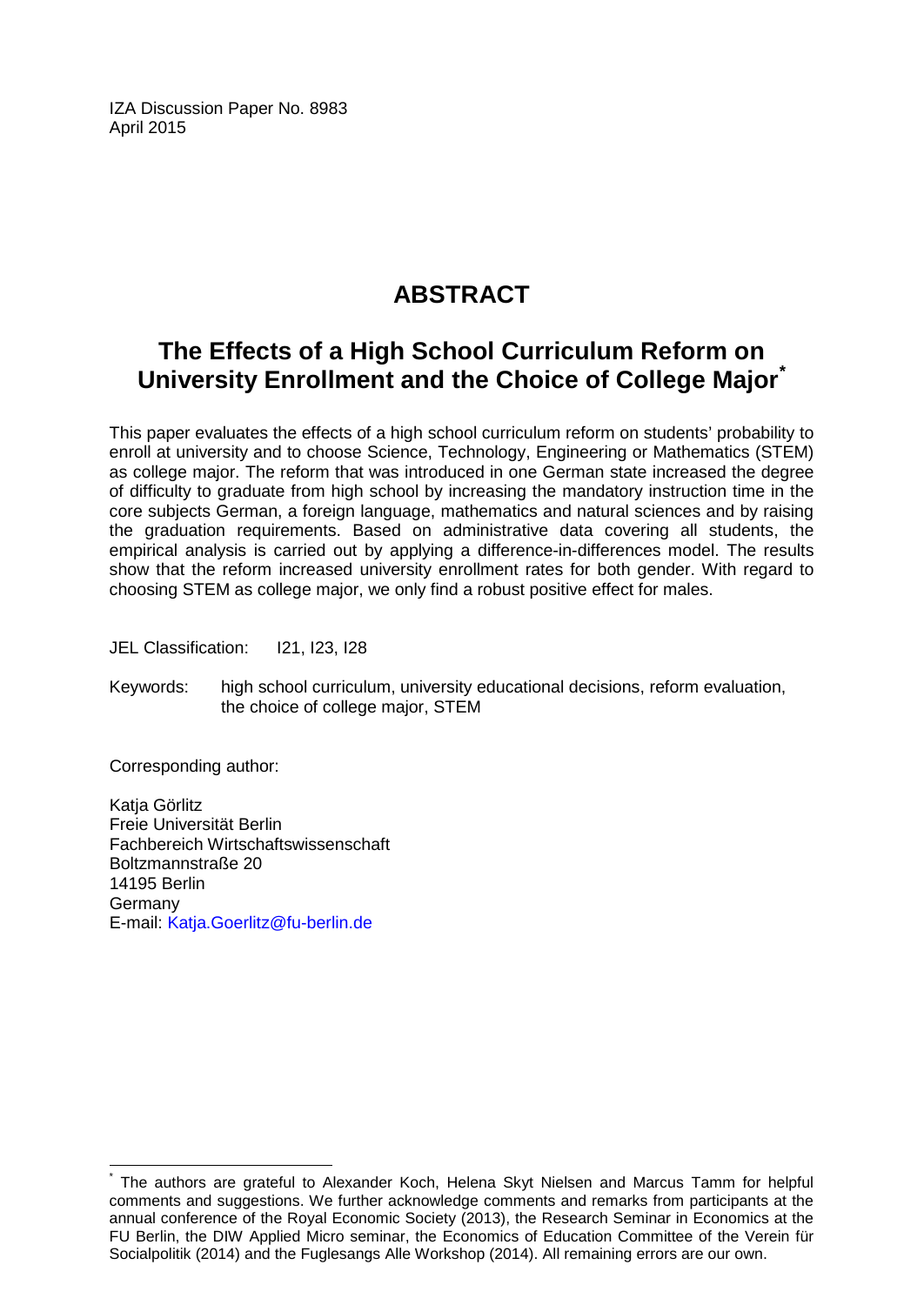#### **1. Introduction**

-

A highly skilled workforce is an important competitive advantage of industrialized countries. Consequently, in the US and in Europe increasing the number of college graduates is consistently on the political agenda (see e.g. "Make college a reality" Obama 2008 for the US and the Europe 2020 strategy). Especially for technological progress and scientific research, however, workers with expertise in mathematics and science are of particular importance. Hanushek and Kimko (2000) argue that a highquality education in mathematics and science is positively related to economic growth. Therefore, increasing the share of university graduates in the so-called "STEM" majors (science, technology, engineering or mathematics) is an explicit political aim worldwide.<sup>1</sup> This paper analyzes the potential of redesigning the high school curriculum to achieve these aims. Focusing on the curriculum as a channel for influencing college enrollment and the choice of major is motivated by the manifold reforms intended to improve students' knowledge in mathematics, reading and writing that have already been carried out as in Germany or are currently being implemented in the US (see e.g. the "Common Core State Standards Initiative" and the "Next Generation Science Standards") with the aim to prepare students better for college and careers.

From a theoretical perspective, the curriculum has the potential to affect college decisions. For example, it has been shown that increased instruction time leads to significant improvements in student achievement scores in some subjects (Lee and Barro 2001, Woessmann 2003, Marcotte 2007). To the extent that these improved skills increase labor productivity, educational choices of individuals could then be affected through higher wage expectations (Becker 1962, Beffy et al. 2012, Arcidiacono et al. 2012). Another avenue through which the curriculum could influence individuals' educational choices would be through a reduction of uncertainty about ability and preferences (Arcidiacono 2004, Altonji et al. 2012). Improved skills could also have an effect on the choice of college major because the students have a better prior knowledge of the subject and its challenges or because they are more self-confident to manage studying a STEM major successfully (Stinebrickner and Stinebrickner 2011).

<sup>&</sup>lt;sup>1</sup> Some examples for "STEM" initiatives include: "COSEPUP" for the US, "Science and Innovation Investment Framework 2004-14" for the UK and "MINT Zukunft schaffen" for Germany.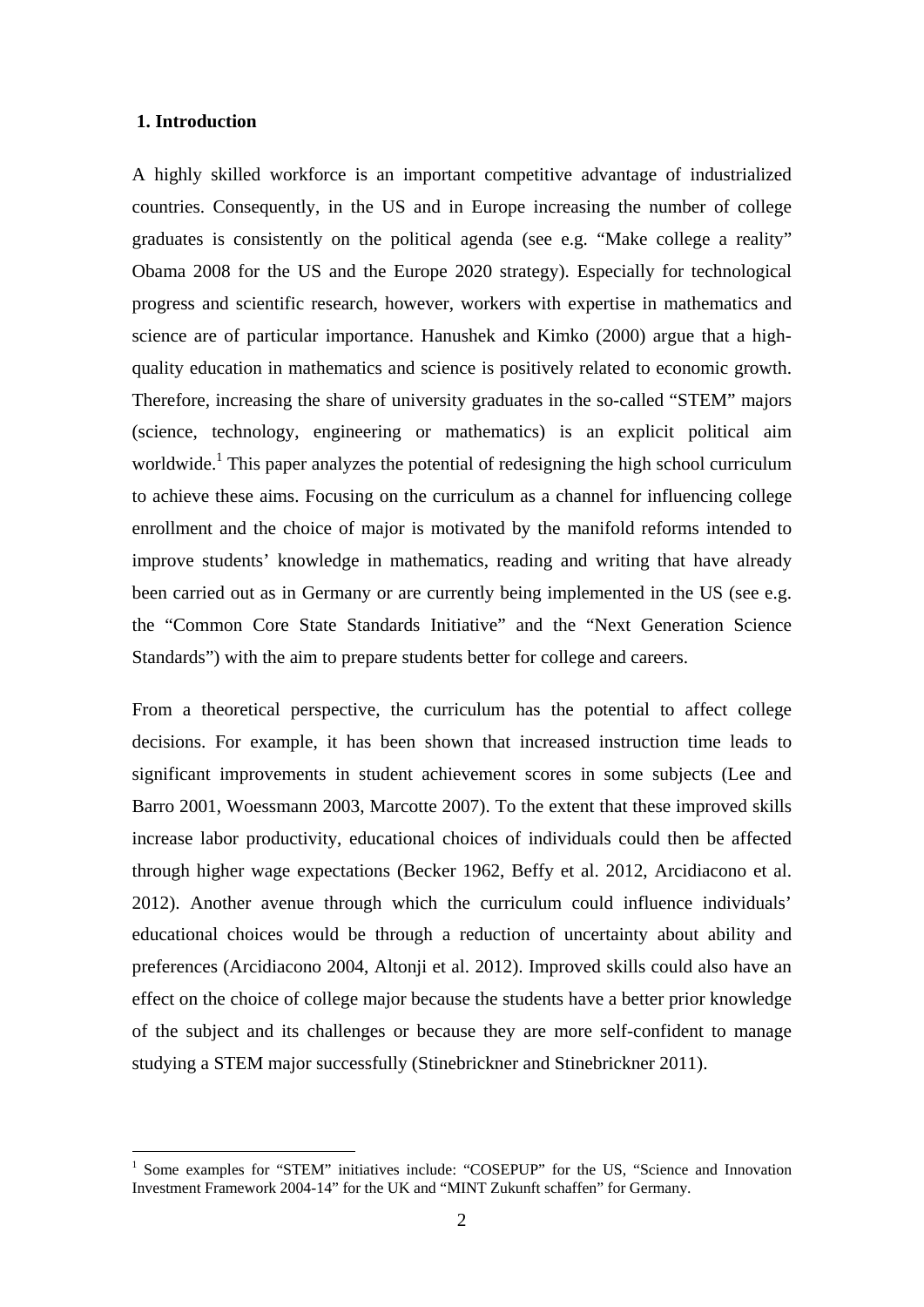This paper presents evidence on the causal effects of a high school curriculum reform on university enrollment and the choice of college major. The effects are identified by exploiting exogenous variation from a reform that was introduced in one of the 16 German states. The curriculum of the last two high school years was changed significantly. Before the reform, high school students had a great degree of freedom to choose subjects on an advanced or basic level. After this freedom of choice was reduced, the average student experienced a significant increase in the level and the intensity in terms of weekly hours in the subjects German, a foreign language, mathematics and natural sciences. Furthermore, the graduation requirements increased as well. Based on administrative data covering the multitude of German students, we apply a difference-in-differences approach and, as a robustness check, the synthetic control group approach (Abadie et al. 2010). Heterogeneous effects by gender are estimated additionally. We find that the curriculum reform increased males' and females' likelihood to enroll at university and that males' STEM choice was positively affected.

There is a growing literature concerned with the effects of the high school curriculum. The majority of papers investigate the relationship between course choices in high school and wages (Altonji 1995, Levine and Zimmerman 1995, Dolton and Vignoles 2002, Rose and Betts 2004, Joensen and Nielsen 2009, Goodman 2012). A fewer number of papers also analyze how the curriculum is related to post-secondary educational attainment (Altonji 1995, Levine and Zimmerman 1995, Aughinbaugh 2012). Their results suggest a positive correlation between taking more advanced courses in high school (mainly in math) and post-secondary education. The literature concerned with the high school curriculum as a determinant of the choice of college major is even smaller. Levine and Zimmerman (1995) show a positive correlation between choosing additional high school math and science classes and choosing a technical college major. Broecke (2013) finds that increasing the learning intensity in physics and chemistry raises males' probability of taking-up studies in a scientific major. One shortcoming of most of these papers concerned with post-secondary educational decisions or college major choice is that they fail to have a causal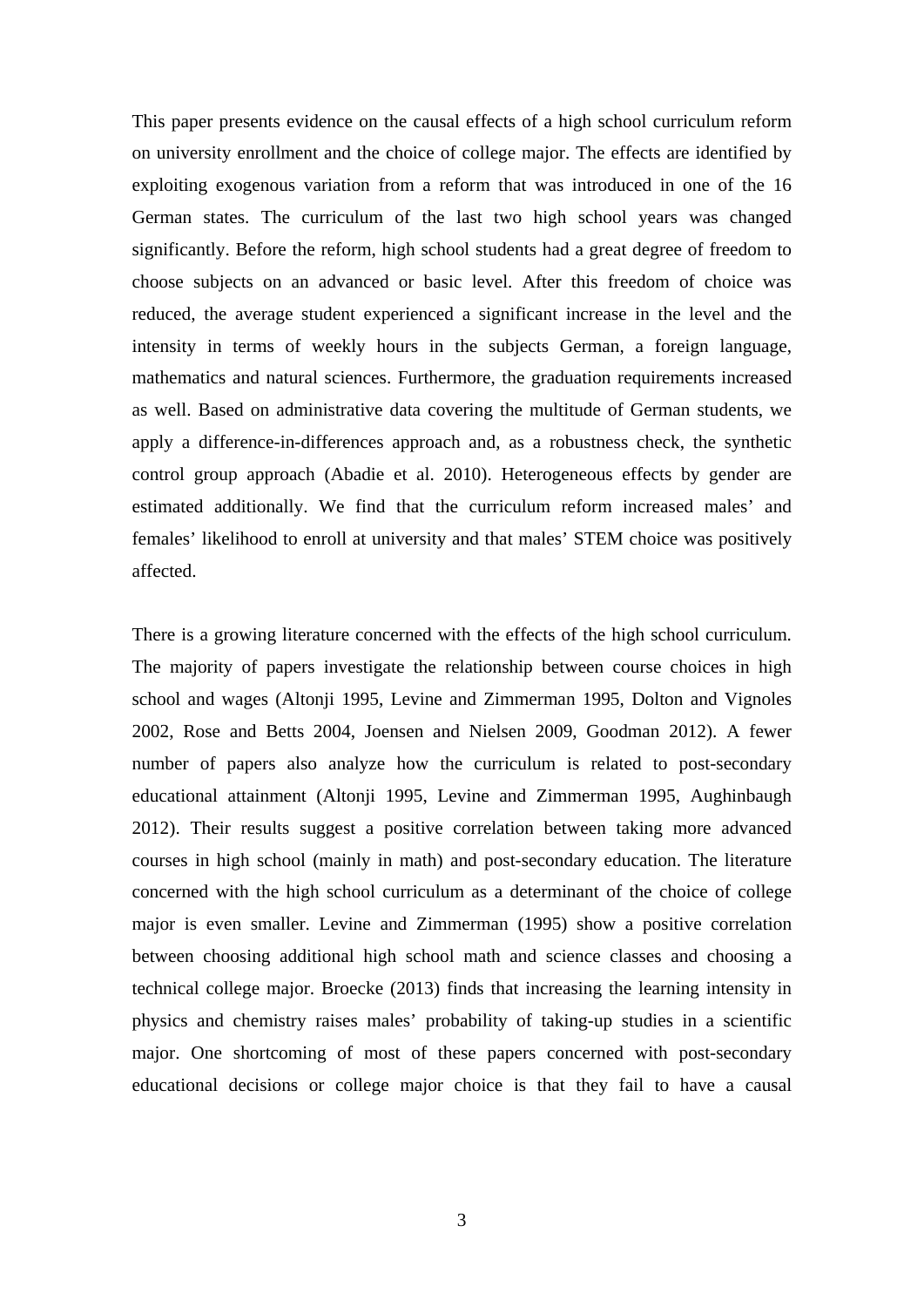interpretation.<sup>2</sup> This is due to the difficulty of taking students' selection of basic and advanced courses adequately into account without having a source of exogenous variation.

This paper contributes to the literature in various ways. First, we estimate the causal effect of the high school curriculum on educational choice and college major choice by exploiting a state-level curriculum reform. We are only aware of three studies relying on exogenous reforms for the identification of the causal curriculum effects (Joensen and Nielsen 2009, Goodman 2012, Jia 2014) where the former two are concerned with the curriculum effects on wages. Second, analyzing the effect of the curriculum on educational decisions and the major choice (instead of wages) helps to expose the intermediary channels through which the curriculum can impact labor market outcomes later in life. Third, providing separate estimates of college major choices for males and females adds another piece to the occupational gender gap puzzle. For instance, there is evidence that differences in mathematical abilities can explain gender differences in college major choices (Paglin and Rufolo 1990, Turner and Bowen 1999, Joensen and Nielsen 2014). Part of this gap could stem from female self-selection out of mathematics and science classes if given a choice (Goldin et al. 2006).

The paper proceeds as follows. Section 2 describes the German schooling system and the curriculum reform in more detail. Section 3 introduces the data and the empirical methods. The results and sensitivity checks are contained in section 4. Section 5 concludes the study.

#### **2. Institutional background and the reform**

#### **2.1 The German high school system**

<u>.</u>

In Germany, the 16 federal states decide upon their own education policy which is why they can differ considerably across states. The schooling system, in the time relevant for this study, is characterized by early tracking usually after fourth grade (at the age of ten), in some states also after sixth grade. The selection of school track is based on

 $2$ The only exception we are aware of is a recent paper by Jia (2014) who estimates the effect of increased math curriculum requirements on STEM using cross-state variation in the timing of increased curriculum requirements.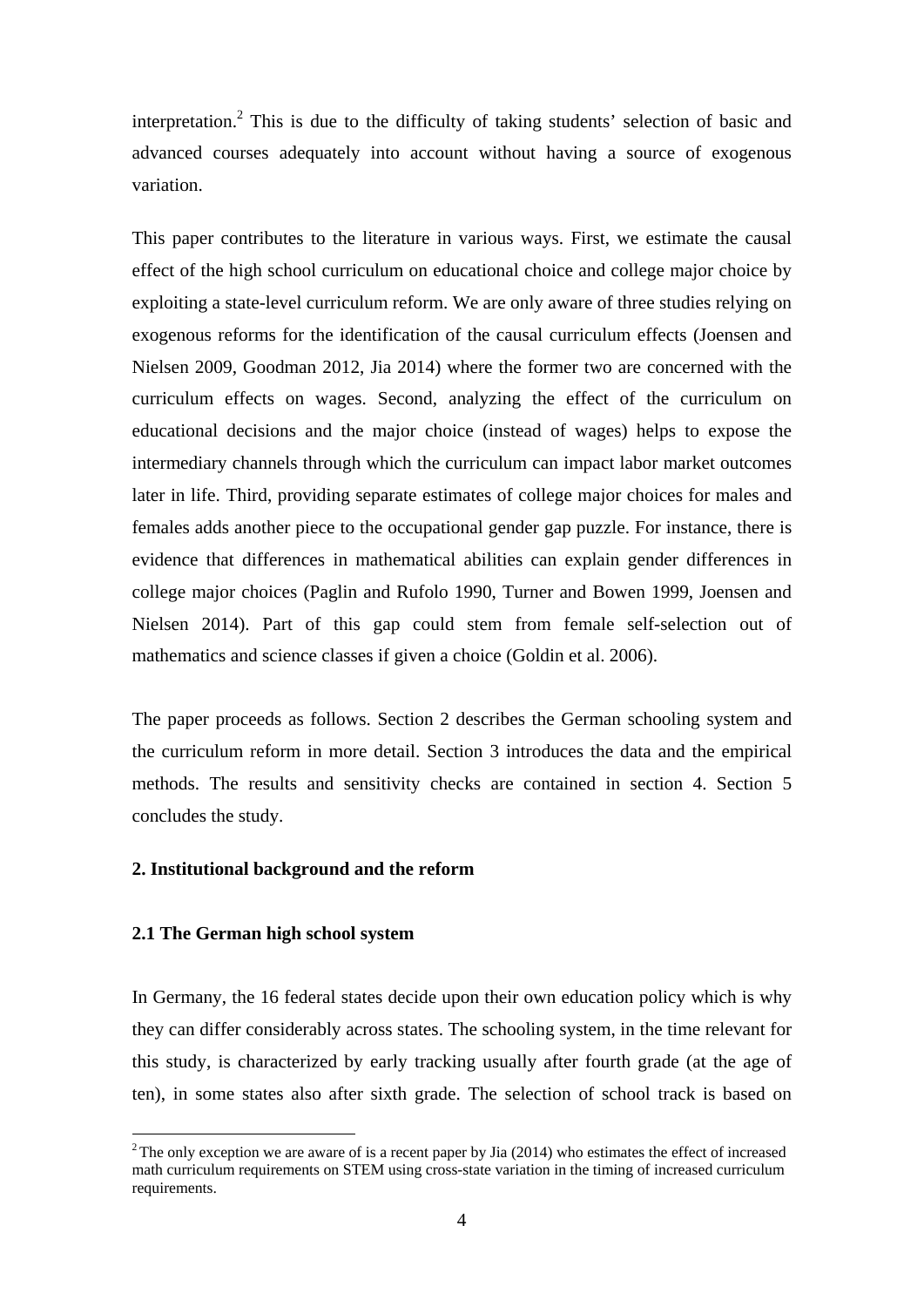ability and school achievement. The top-level school track is the high school (Gymnasium) which usually finishes with graduation after 13 years of schooling. Since the reform that is in the focus of this analysis was only introduced in academic high schools, the following descriptions refer to academic high schools in the pre-reform period.<sup>3</sup>

The organization and the curriculum of the high school differ by grade. Until grade 11, every student has the same fixed curriculum and is taught within a class having the same peers each grade. Before the curriculum reform was introduced in 2002, a flexible course system was introduced in the last two years of high school (usually in grades 12 and 13) where students chose two advanced and several basic courses from a variety of subjects. Students' choices were restricted in as much as they had to choose subjects with a certain minimum amount of hours in each of the fields "languages and art", "social sciences" and "mathematics and natural sciences". Therefore, it was not possible to choose two natural sciences on the advanced level. Even though these restrictions existed, the flexible course system can be characterized by leaving a great deal of freedom of choice in course selection. This can be illustrated by using an example. While some students chose arts and French as their advanced subjects (dropping physics and chemistry), others specialized in mathematics and physics on an advanced level (dropping arts and French).

To obtain a high school diploma, the final high school exams at the end of 13th grade needs to be passed. Before the reform, the final exams were examined in the two advanced subjects and in one of the basic subjects in written tests and in another basic course in an oral test. However, in Baden-Württemberg students were required to pass the final exam in mathematics and German at least on the basic level. The high school grade point average (GPA) is calculated out of the grades obtained in the final high school exams in addition to all grades obtained in all subjects in the last two years of high school. The high school diploma is a necessary prerequisite for admission to German universities.

<u>.</u>

<sup>&</sup>lt;sup>3</sup> More than 85 percent of German high school graduates have attended an academic high school that prepares students for university entrance in general. The remaining 15 percent attended a vocational high school that sets a more vocational focus in the curriculum.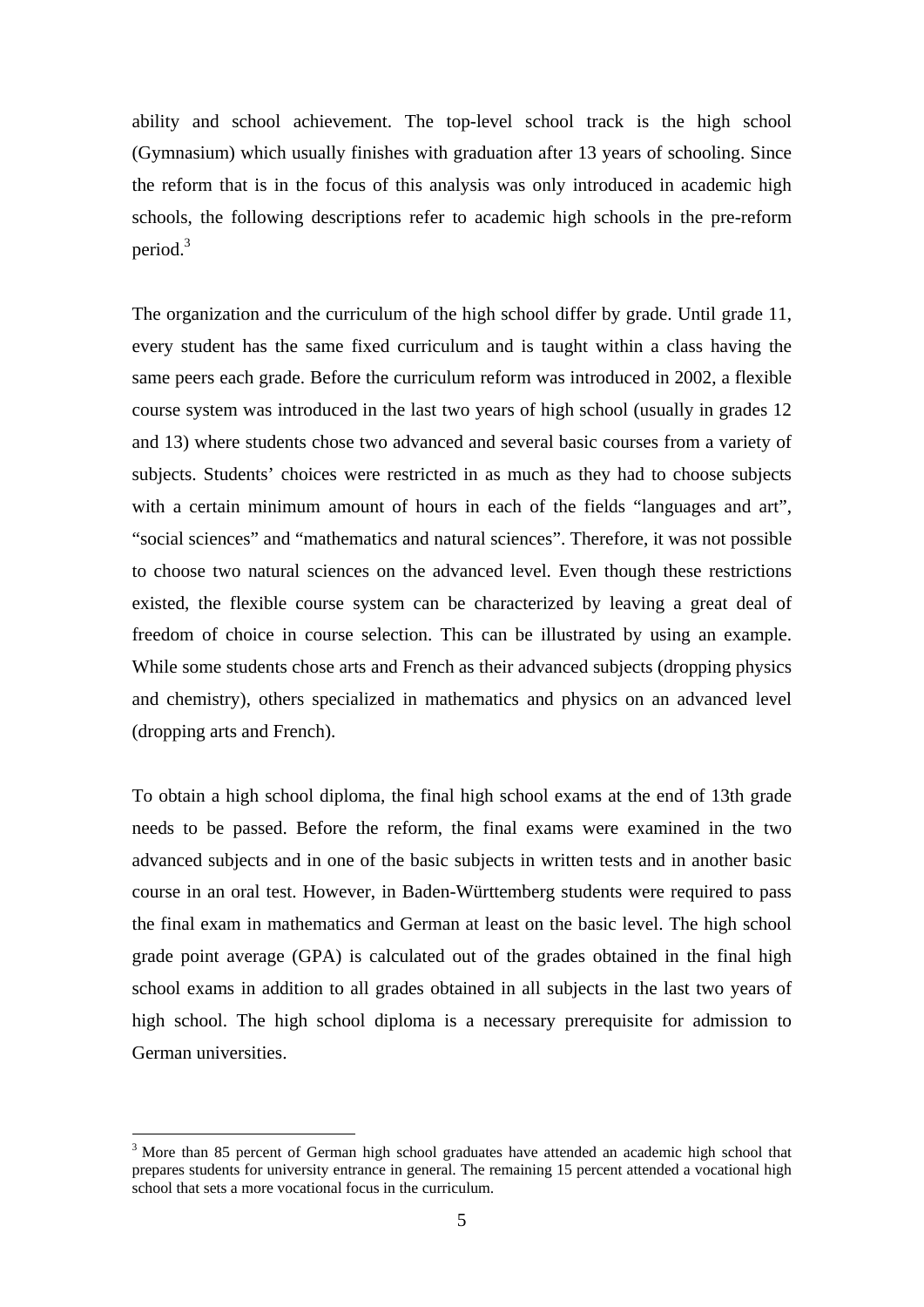In contrast to the US system where students are allowed to try a number of courses before deciding on a major, German students choose one specialized college major when entering university. Even though some students change their major later on, this is only the case for less than 20 percent of the German students after the first semester (Konsortium Bildungsberichterstattung 2006). If the demand for study places exceeds the number of possible admissions in a major at a particular university, the GPA is the decisive factor for admission. However, this competition is only relevant for a small number of college majors at universities in popular cities. If the student is flexible as regards location and college major, university enrollment is always possible. Around 7 percent of the open slots are not allocated each year (Kultusministerkonferenz 2010).

#### **2.2 The curriculum reform**

At the end of 1999, the state of Baden-Württemberg implemented a reform that limited the freedom of choice in course selection during the last two years of academic high school. The first cohort affected by the reform entered grade 12 in 2002 and graduated from high school in 2004. In particular, the reform aimed at increasing broader general knowledge in the three core subjects German, a foreign language and mathematics. After the reform, participation in these subjects becomes mandatory on an advanced level for every student. Two additional subjects have to be chosen as advanced subjects. This increases the overall number of advanced subjects from two (prior to the reform) to five. However, the weekly hours in the advanced subjects was reduced by the reform from five to four hours. Another aim of the reform was to strengthen the natural sciences. After the reform, at least two subjects in the natural sciences had to be taken by every student. Furthermore, after the reform it is possible to choose two subjects in the natural sciences on the advanced level instead of only one as before.

These changes increased the total instruction time at school from a minimum of 26 hours to a minimum of 30 hours per week. Moreover, regulations about the final exams changed as well. After the reform, all three core subjects and another advanced subject are part of the final written exams. The fifth and sixth components are oral exams, one of them in either the fifth advanced subject or one of the basic subjects and the other one in one of the written exam subjects. In addition, the curriculum of the advanced subjects changed as well to accommodate the reduction in weekly hours from five to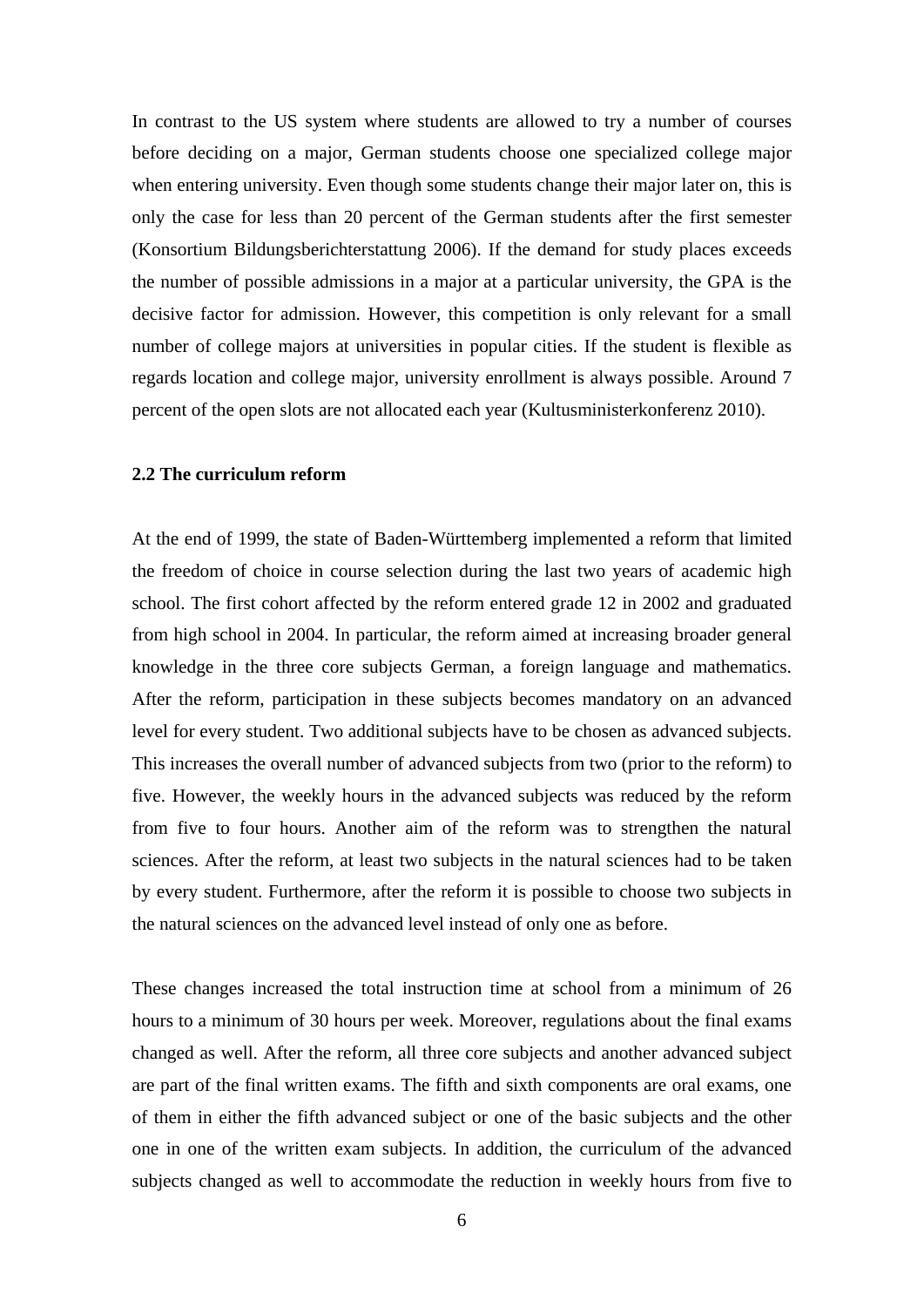four. In particular, while the level and intensity of the main topics stays the same as in the pre-reform period, the number of specialized topics decreases. Table 1 summarizes the main changes of the curriculum.

Because of the reduction of weekly hours in advanced subjects from five to four, it is not a priori known how the reform changed the weekly hours in core subjects and natural sciences for the average student. Empirical results show that the average weekly hours rose by the reform in German by more than 15 percent (Neumann 2010), in English as a foreign language by 6 percent (Jonkmann et al. 2010) and in math by 7 percent (Nagy et al. 2010). In natural sciences, the weekly average hours increased the most, i.e., by 30 percent per week (Neumann and Nagy 2010). This is the case, inter alia, because more than half of the students choose a natural science as an advanced course after the reform, while only one fifth chose science as an advanced course before the reform.

#### **2.3 Previous results on the effects of the curriculum reform**

The curriculum reform was already evaluated with regard to its potential to increase student achievement. While the reform increased achievement scores in mathematics (Nagy et al. 2010), no significant achievement effects can be found in English as a foreign language (Jonkmann et al. 2010) or in natural sciences (Neumann and Nagy 2010). These findings are in line with the literature concerned with the effects of instruction time on achievement scores that find the instruction time to matter more for achievement in mathematics compared to other subjects like languages (Lee and Barro 2001, Woessmann 2003, Marcotte 2007).

The reform was also evaluated with regard to its effects on high school dropout rates (Görlitz and Gravert 2015). The evaluation results indicate that the probability to graduate from academic high school decreased for males in the years 2004 and 2005 and for females in the entire considered post-reform period (i.e. from 2004 to 2006). Particularly pronounced negative effects are found in 2004. Görlitz and Gravert (2015) interpret this result as a reform avoidance effect. The graduation cohort of 2004 had the opportunity to avoid the reform by changing from an academic high school to a vocational high school because vocational high schools introduced the reform one year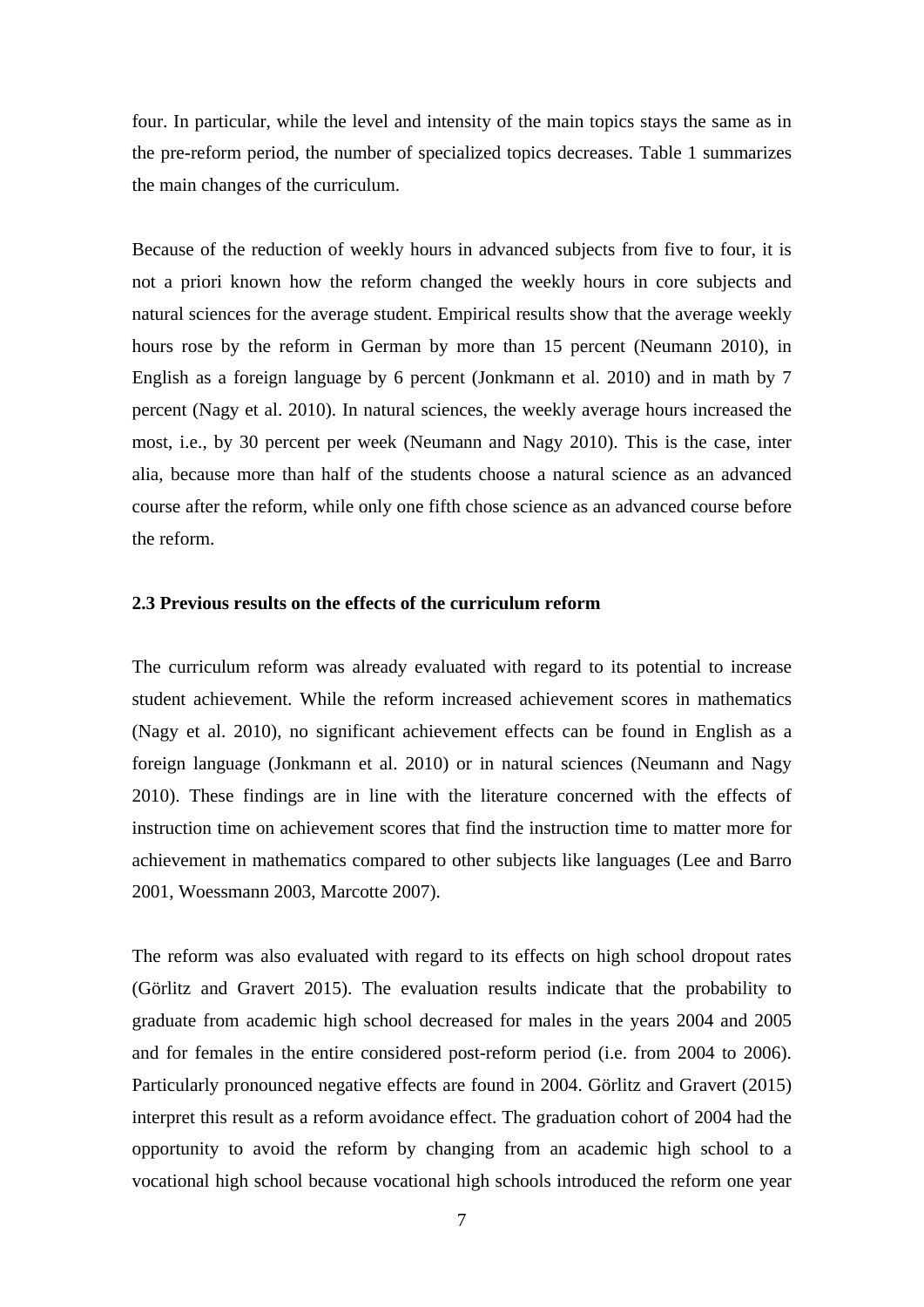later and in a modified version that did not increase the degree of difficulty to such a large extent. In addition, a more pronounced effect of high school dropout for the 2004 cohort could also be due to the fact that the insecurity of students and teachers about the new curriculum requirements was larger compared to later years where some experiences had already been made. In conclusion, the effects in 2004 differed for males and females to a large extent from the other post-reform years which is why we do not consider effects in 2004 in this paper.

#### **3. Data and empirical method**

-

#### **3.1 Data and descriptive statistics**

The data used for the analysis is constructed by combining two administrative sources. The first data set is a register of all students enrolling at any German university that is provided by the Federal Statistical Office (Statistisches Bundesamt 2005 and 2008, *GENESIS-online Datenbank*). It is known for every student, when he/she has enrolled at university for the first time and which college major was chosen. Some further information is also contained like gender and the year and state of high school graduation. This analysis only considers high school graduates from academic high schools who have enrolled at university within two years after school graduation (as military or social service lasting for a year after high school was mandatory for men). The second data set contains annual information on the size of the age-specific cohort by year and state (Statistisches Bundesamt 2005 and 2008), in particular, the number of individuals that are of the same age as students during high school graduation (age 19). This source is also available separately by gender. Out of these two data sets, a repeated cross-sectional micro data is constructed for the time period 1999 to 2006. It contains one observation for every individual at age 19 by year and state indicating whether this individual has enrolled at university within two years after high school graduation (or not) and whether the individual has chosen STEM as major (or not).

Table 2 documents the share of individuals enrolling at university and choosing STEM as college major by treatment and control states<sup>4</sup> and by the pre- and post-reform period.

<sup>&</sup>lt;sup>4</sup> The control group is composed of German states who have not implemented educational reforms between 1999 and 2006. For further details see section 3.2.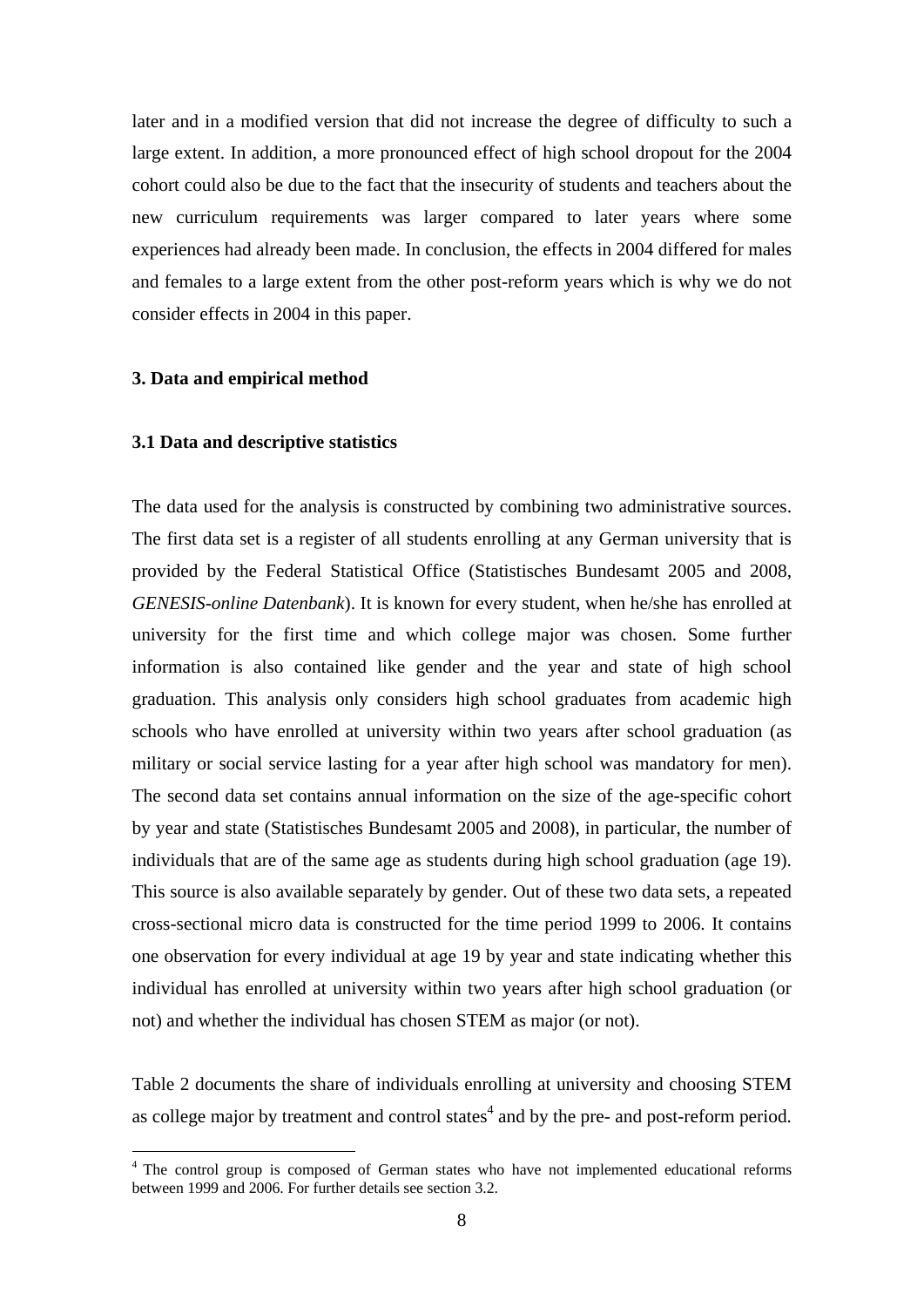In Baden-Württemberg, the share of males enrolling at university is 16.1 percent before the reform and 17.3 percent afterwards. The corresponding shares for females are 18.7 percent before and 20.4 percent after the reform. In the control states, the share of males (females) with university enrollment is 16.4 (19.5) percent prior to the reform and 16.3 (20.0) in the post-reform period. With regard to the share of individuals choosing STEM as major, the shares developed in Baden-Württemberg between the pre- and post-reform period for males from 7.8 to 8.6 percent and for females from 4.4 to 4.9 percent. In the control states, the corresponding developments remained almost constant with 8 percent for males and slightly increased from 4.5 to 4.9 percent for females. Figure 1 depicts the developments of the share of students enrolling at university by treatment status and by the year of high school graduation. In the pre-reform period, the shares of males and females evolved similar in Baden-Württemberg and in the control states. For students choosing STEM as college major, Figure 2 shows that the shares also develop similar between treatment and control states before the reform was introduced.

#### **3.2. Estimation strategy**

<u>.</u>

To evaluate the effects of the curriculum reform on university enrollment and the choice of college major, we apply a difference-in-differences approach. The development of the outcome variables of interest in the pre- and post-period of the treatment state Baden-Württemberg is compared to the developments during the same time in the control group that consists of 12 German states.<sup>5</sup> The following model is estimated separately by gender:

$$
Y_{ist} = \alpha_s + \gamma_t + \beta D_{st} + \varepsilon_{ist} \tag{1}
$$

where *Y* indicates two different outcomes measured at the individual level *i*: First, a binary variable being 1 for enrolling at university (and zero otherwise) and, second, a binary variable being 1 for choosing STEM as college major (and zero otherwise). The year *t* (with *t=99, 00, 01, 02, 03, 05, 06*) and the state *s* refer to the year and state of high school graduation.  $\alpha$  and  $\gamma$  are state and year fixed effects, respectively.  $D_{st}$ represents a binary variable that is 1 in the post-reform years 2005 and 2006 in Baden-

<sup>&</sup>lt;sup>5</sup> The control group incorporates all German states except for Hesse, Mecklenburg-Western Pomerania and Saxony-Anhalt because they implemented other school reforms in the time period under investigation.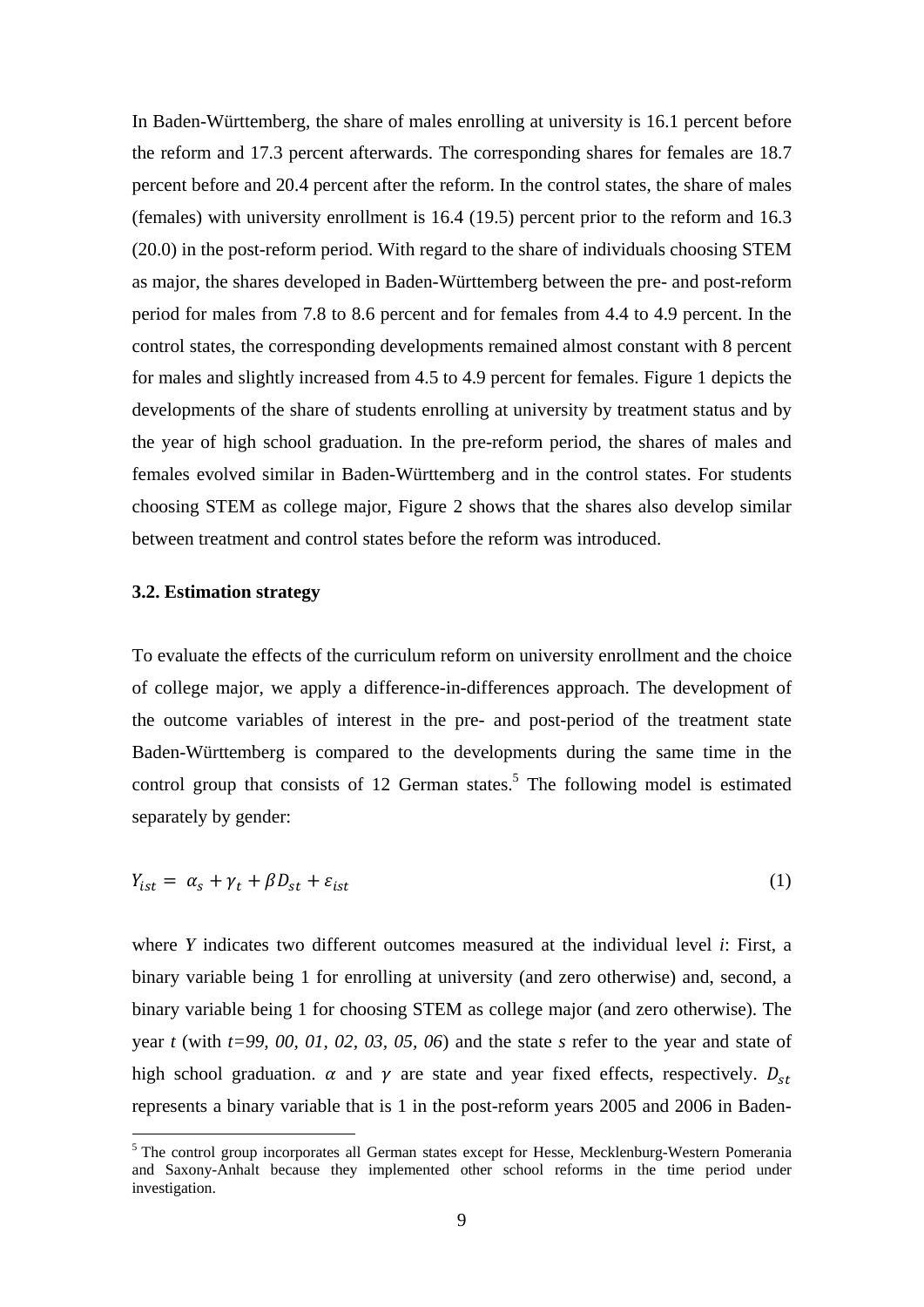Württemberg and 0 otherwise. The year 2004 is excluded from the analysis because – as already mentioned –students avoided the reform by making use of the possibility to change schools, i.e. from academic to vocational schools, which was only possible in 2004 (Görlitz and Gravert 2015). The reform effects are, thus, contained in the coefficient  $\beta$  that is provided separately for the two outcomes and for each gender.  $\varepsilon_{it}$  is an idiosyncratic error term.

Note that the regressions cover all individuals in the age-specific cohort. This means that we measure the reform effect on individuals' likelihood to enroll in university in relation to the entire age-specific cohort of all German residents in that age group (and not solely related to high school graduates). The same is true for choosing STEM as college major. This is important as the curriculum reform did also affect the share of academic high school students negatively (Görlitz and Gravert 2015). Restricting the regressions to academic high school graduates only would bias the results. If the weakest students (with no study intentions even in the absence of the reform) leave academic high school due to the reform, the share of individuals enrolling and choosing STEM would increase in the (selective) group of high school graduates even if the reform had no effect on the studying decision.

The regressions are estimated using the linear probability model. The standard errors are clustered at the state-year level to avoid problems with downward biased standard errors induced by common group errors (Moulton 1990). Since there is much debate about the inference in difference-in-differences models (Bertrand et al. 2004, Donald and Lang 2007), we apply alternative methods for calculating the standard errors. The standard errors are clustered at the state level and at the state-pre/post reform level which allow for temporal breaks in the dependence of the error term over time. Furthermore, clustering at the level of geographical areas allows for dependence over states and time (Bester et al. 2011).<sup>6</sup> Last, the two-step model as suggested by Donald and Lang  $(2007)$ is applied as well.

The identification assumption in the difference-in-differences model is the common trend assumption. In particular, it is assumed that in the absence of the reform the

-

<sup>&</sup>lt;sup>6</sup> The geographical clusters are defined by combining states in the Northwest, East, West, Southwest and Southeast. Inference is based on a t-distribution with four degrees of freedom.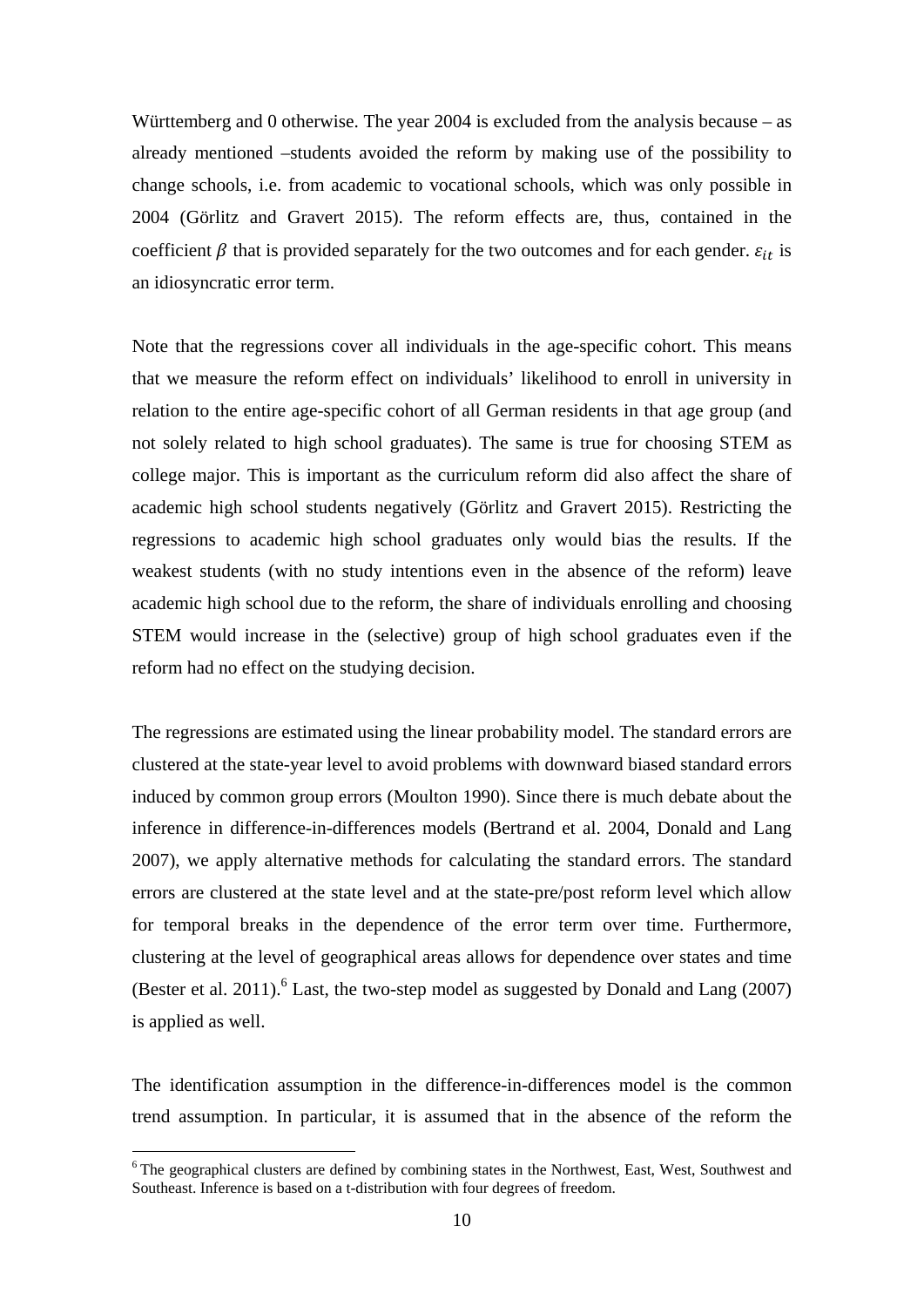enrollment probability and the STEM choice would have evolved over time in Baden-Württemberg as in the control states. To check whether this assumption is likely to hold, a similar evolution of the variables of interest in the pre-reform period as was shown in Figure 1 and Figure 2 is evidence in favor of the validity of this assumption. It also looks as if there are no contemporaneous shocks in the pre-reform years. This suggestion is tested empirically by placebo-tests which are estimated by re-running the difference-in-differences regressions acting as if the treatment actually occurred in any of the years prior to the reform. Observing no statistical significant result in the placebo tests is evidence of no contemporaneous shocks. Furthermore, we test for the existence of linear time trends in the pre-reform period.

When applying a difference-in-differences estimator, one challenge is to define a proper control group. For reasons of checking the robustness, an alternative control group is defined using the synthetic control group approach (Abadie and Gardeazabal 2003, Abadie et al. 2010). The synthetic control group is defined as a weighted combination of the 12 German states that were already used for the difference-in-differences approach. The weights are chosen to minimize the difference in the outcome variable of interest between the control states and the treatment state in the pre-reform period. Since it is difficult to calculate standard errors when using the synthetic control group methods, the sensitivity analysis only relies on providing graphical evidence. For a more detailed explanation of the method see Appendix A-1.

One shortcoming with the data used for the empirical analysis is that it does not contain information on individual control variables. This would bias the estimation results, if the characteristics of high school students like socioeconomic or family background have changed during the time period under investigation. One counter-argument is that the analysis is based on a rather short time period that makes changes in such variables less likely. Another argument against this concern can be taken from the empirical literature. Becker et al. (2010) show that in Baden-Württemberg the high school graduation cohorts for the years 2002 and 2006 do not differ with respect to students' family background (e.g. parents' education and economic status) or migration status.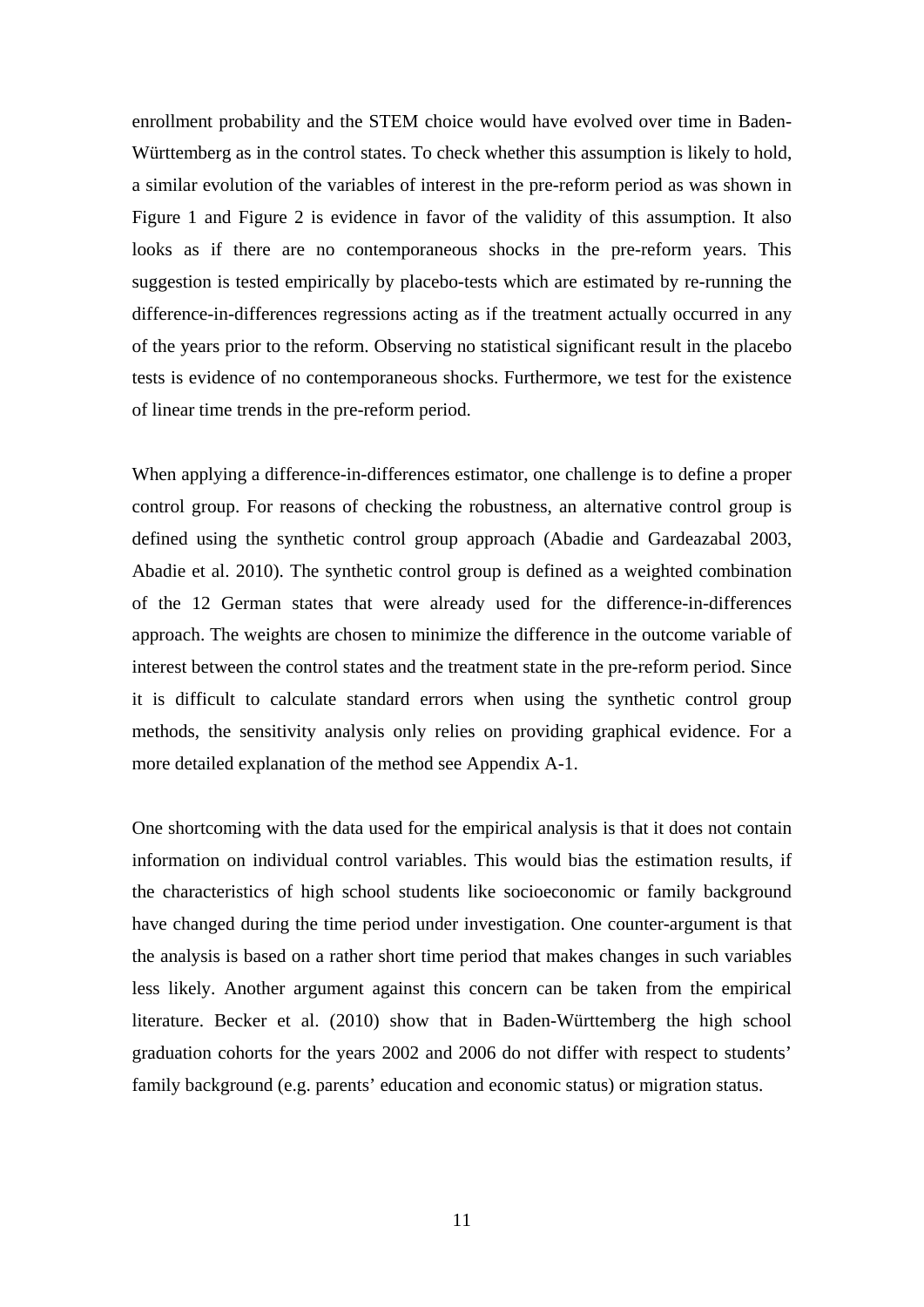#### **4. Results and sensitivity analysis**

Table 3, columns 1 and 2 contains the reform effects for males' and females' probability to enroll at university. When clustering the standard errors at the state-year level, there are statistically significant positive effects of 1.3 percentage points for males and 1.2 percentage points for females. Regardless of how the standard errors are calculated, the reform effects always remain statistically significant. With regard to the reform effects on the likelihood to choose STEM as college major, Table 3, columns 3 and 4, documents the results for males and females. While the results for males indicate that the reform made them more like to choose a STEM major on a statistically significant level, this is not true for females. These conclusions even hold when calculating the standard errors with the alternative methods. Note that these results are estimated based on equation (1) which uses all pre-treatment years from 1999 to 2003 in the reference period. As the reform was announced in the end of 1999, we also estimated regressions using the pre-announcement year 1999 as reference. The size and significance of the effects is almost the same: There is a statistically significant enrollment effect of 1.4 percentage points for males and females alike and a statistically significant STEM effect for males of 1 percentage point and an insignificant STEM effect for females of 0.2 percentage points.

We find a positive effect of the curriculum reform on individuals' enrollment decision and on males' STEM choice. This is the case even though the reform had adverse effects on the probability to graduate from academic high schools (Görlitz and Gravert 2015). Taken these results together, the higher enrollment and STEM choice come off of a fewer number of academic high school graduates. This does not mean that the effects would even be higher in the absence of negative effects on high school decisions. If those leave high school due to the reform who would not study anyway (which we consider likely because of the results from Görlitz and Gravert 2015), the number of potential enrollees at university would be the same.

Table 4 contains the results of the placebo sensitivity tests for each of the pre-reform years 2000 to 2003. There are only a few statistically significant results that are small in terms of its size. However, these significant results do not remain statistically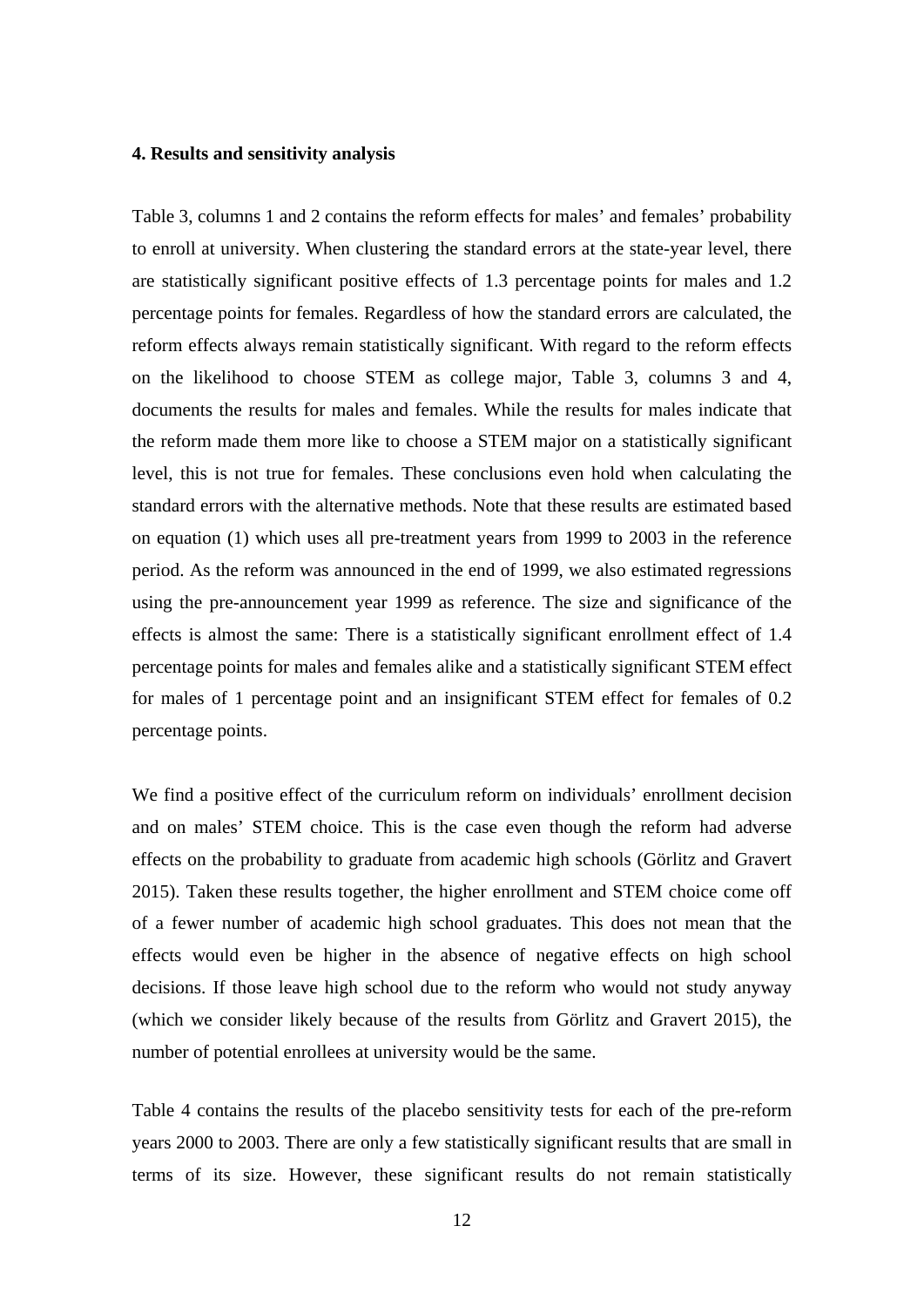significant in every of the specifications based on alternative methods for inference. In conclusion, the placebo tests reveal that the results of this paper are not driven by contemporaneous shocks that also become apparent in other pre-reform years. To analyze the existence of anticipation effects, the placebo-tests were re-estimated using the pre-announcement year 1999 as the reference category. The corresponding results (not shown) indicate not a single of the results in the pre-reform years from 2000 to 2003 to differ statistically from 1999. This is true for both outcomes and both genders. Thus, we conclude that there is no evidence of anticipation effects. When considering time trends in the analysis to further check the robustness of the results, the trend can never be confirmed to be statistically significant at the 5 percent level. Re-estimating the reform effects including a time trend in equation (1) does not change the main conclusions either.

However, the results could also be driven by contemporaneous shocks that have occurred in any of the control states. This would mean that the estimated reform effect is not due to the reform, but actually due to other shocks having occurred in any of the control states. To shed some light on this issue, equation (1) (with state-year clustered standard errors) was re-estimated excluding one state at a time from the set of control states. Table 5 confirms the main conclusion for males and females alike. As another robustness check, we have excluded Saxony and Thuringia from the set of control states because they only require 12 years of high school. This did not alter our main conclusions.

The final robustness check estimates the reform effects based on the synthetic control group approach. As already mentioned, we only provide graphical evidence when using this method because of the difficulty to calculate standard errors. Figure 3 presents the graphical results for the enrollment probability. Figure 4 documents the results for the STEM choice.<sup>7</sup> It is important to note, first of all, that the shares in Baden-Württemberg and those of the synthetic Baden-Württemberg are close to each other in the pre-reform period. This is descriptive evidence on the appropriateness of the synthetic control group approach. Concerning the results on university enrollment, it is clear from the figures that positive effects are visible in 2005 and 2006 for both sexes which reinforces

<u>.</u>

 $7$  The weights used to construct the synthetic control group are contained in Table 6.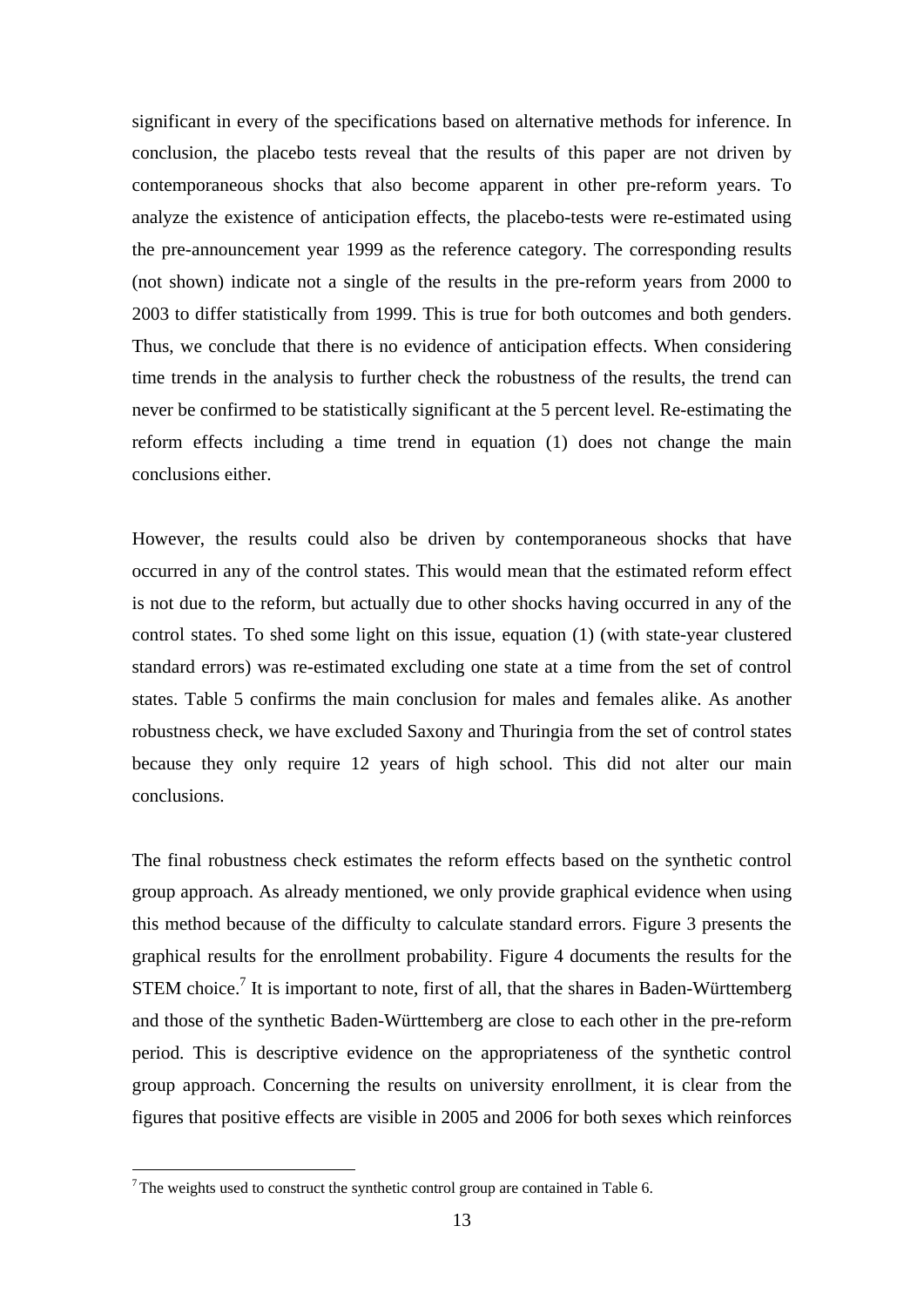our previous findings. In terms of its size, the effects are somewhat smaller than the difference-in-differences results with a post-reform effect of approximately 1 percentage point for males and 0.8 percentage points for females (that is calculated by averaging the effects in 2005 and 2006). With regard to the STEM choice, the visual inspection of the graphs also suggests that the share of STEM students has increased compared to the pre-reform years. For males, the size of the effects is positive as in the difference-in-differences model, but again smaller in size with an average effect of 0.5 percentage points. For females, the reform effects estimated by the synthetic control group methods are also positive, but they are larger in size with 0.4 percentage points compared to the difference-in-differences model. As this latter result is at odds with our previous findings, we conclude that the result for females' STEM choice is not robust.

#### **5. Conclusion**

Many factors which determine the uptake of a university education and the choice of college major are outside of policy makers' scope (e.g. initial ability, demographic background or motivation). However, policy makers do have influence on institutional settings such as high school curriculum and minimum grading requirements. This paper evaluates the effect of a high school curriculum reform on the probability of university enrollment and the choice of college major. The reform reduced the freedom of choice in course selection which, in turn, increased mandatory instruction hours in German, a foreign language, math and science for the average student. Graduation requirements were also raised. The analysis relies on a quasi-experimental research design using exogenous variation in the introduction of the curriculum reform by time and states.

The results indicate that the reform increased students' willingness to enroll at university for males and females alike. The reform effect of university enrollment can be assessed as meaningful with 1.3 and 1.2 percentage points for females and males, respectively. As a comparison, Heller (1997) shows that for every 100 dollar increase in tuition fees university enrollment decreases by 0.5 to 1 percentage points. Similarly, Dynarski (2002) found that an increase in financial aid of 1000 US dollars increased the enrollment probability by 4 percentage points. Effect sizes for financial aid in Germany are similar to those of the US (Steiner and Wrohlich 2012). Arguably, a curriculum reform is more cost-effective in the long run.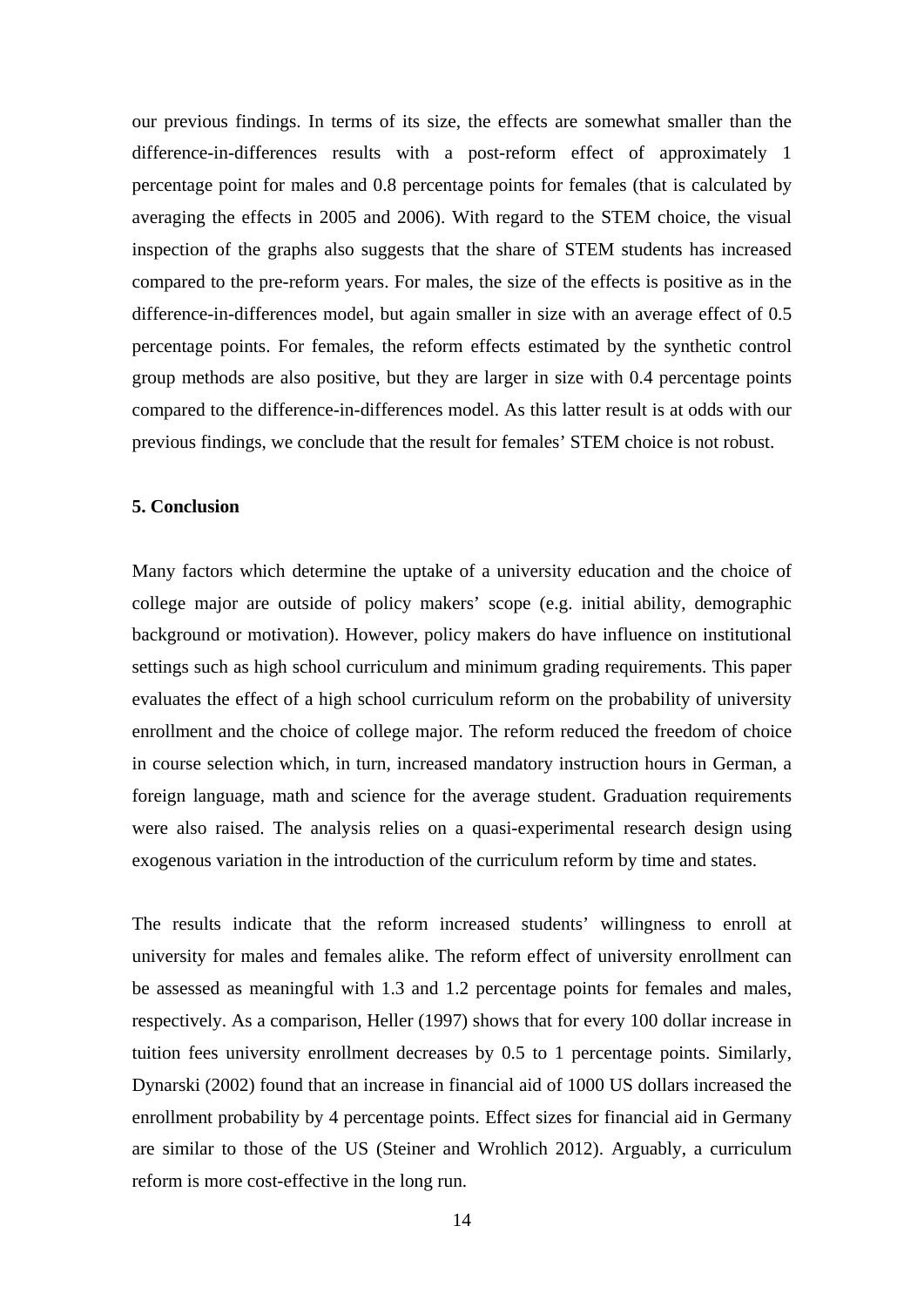Concerning individuals' likelihood to choose STEM as college major, the results suggest a positive and robust effect for males. The finding that the curriculum reform affected males' STEM choice more clearly compared to females' could be explained by recent findings on the gender gap in major choice. Zafar (2013) shows that the reason for differences in occupational choice is because males and females differ in their preferences. It is not that females have doubts about their abilities. While the reform has probably the potential to change beliefs about abilities (e.g. through its impact on student achievement), it is less likely to change individuals' tastes or preferences.

In sum, our results suggest that curricula reforms have the potential to affect postsecondary school decisions. It should be noted, however, that further increases in the degree of difficulty of the curriculum can also have diminishing or even negative effects. For instance, further increases might even keep those high school students from enrolling who have the abilities to study successfully by increasing the effort costs. The optimal degree of difficulty of the curriculum can only be determined based on a large number of evaluation results.

One shortcoming of our analysis is that we only look at initial choices instead of performance variables (i.e. achieving a university degree and STEM diploma). However, our results suggest individuals' choices to study and their choice of college major actually being influenced by the curriculum requirements. When modelling these choices theoretically, the curriculum should be considered as an influencing factor. One avenue for future empirical research would be to explain through which channels individual's choices are affected. For example, it could be improved skills as was shown for mathematics (Trautwein et al. 2010) or more optimistic beliefs about graduating from university successfully (Montmarquette et al. 2002).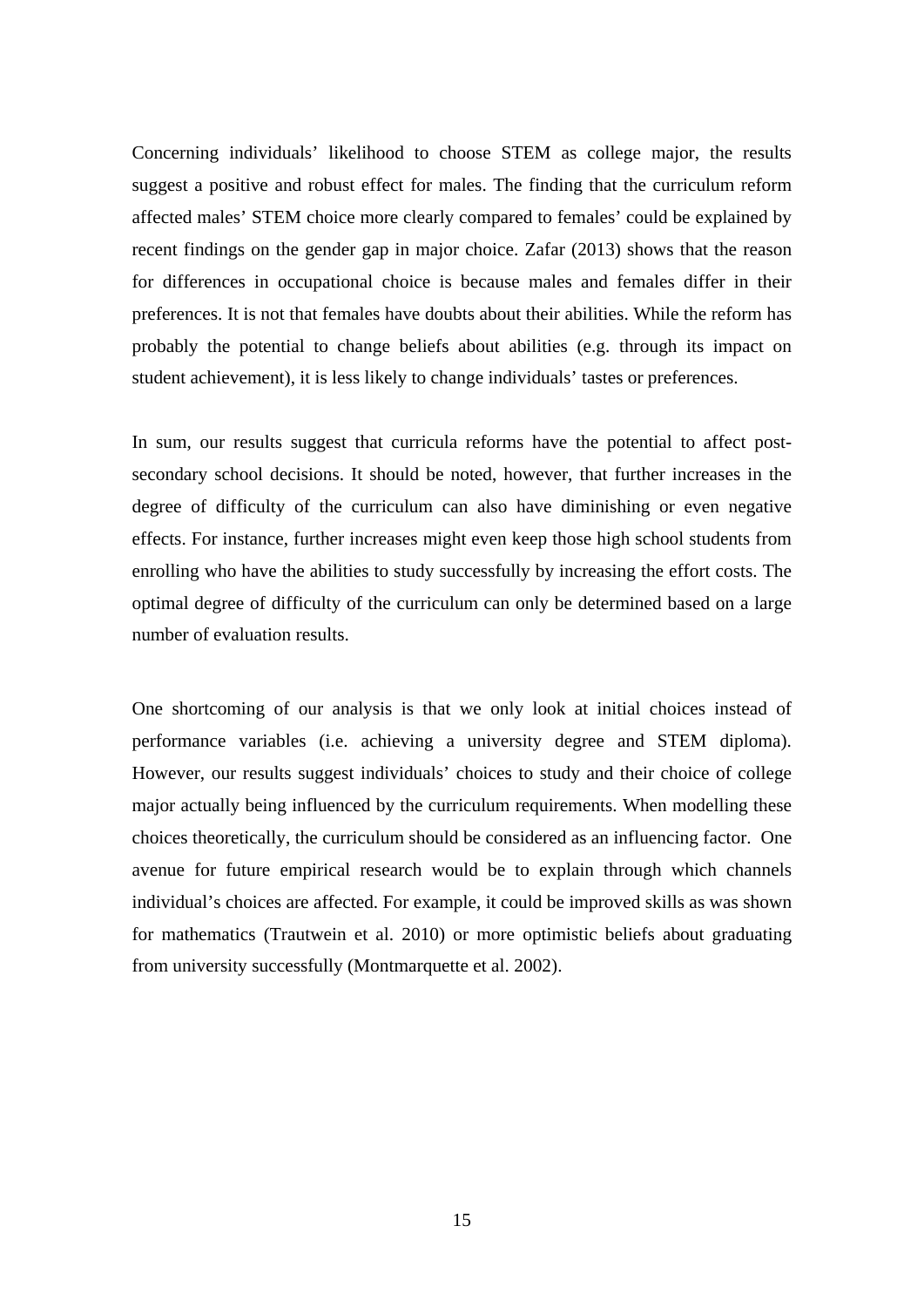#### **References**

Abadie, A. and J. Gardeazabal (2003), The Economic Costs of Conflict: A Case Study of the Basque Country. *The American Economic Review*, 93 (1), 113-132.

Abadie, A., A. Diamond and J. Hainmueller (2010), Synthetic Control Methods for Comparative Case Studies: Estimating the Effect of California's Tobacco Control Program. *Journal of the American Statistical Association*, 105 (490), 493-505.

Altonji, J. G. (1995), The Effects of High School Curriculum on Education and Labor Market Outcomes. *The Journal of Human Resources*, 30 (3), 409-438.

Altonji, J., E. Blom and C. Meghir (2012), Heterogeneity in Human Capital Investments: High School Curriculum, College Major, and Careers. *Annual Review of Economics*, 4 (1), 185-223.

Arcidiacono, P. (2004), Ability sorting and the returns to college major. *Journal of Econometrics*, 121 (1-2), 343-375.

Arcidiacono, P., V. J. Hotz and S. Kang (2012), Modeling college major choices using elicited measures of expectations and counterfactuals. *Journal of Econometrics*, 166 (1), 3-16.

Aughinbaugh, A. (2012), The effects of high school math curriculum on university attendance: Evidence from the NLSY97. *Economics of Education Review*, 31 (6), 861- 870.

Becker, G. S. (1962), Investment in human capital: A theoretical analysis. *Journal of Political Economy*, 70 (5), 9-49.

Becker, M., K. Maaz and M. Neumann (2010), Schulbiografien, familiärer Hintergrund und kognitive Eingangsvoraussetzungen im Kohortenvergleich, 37-90. In: Trautwein, U., M. Neumann, G. Nagy, O. Lüdtke and K. Maaz (eds.), *Schulleistungen von*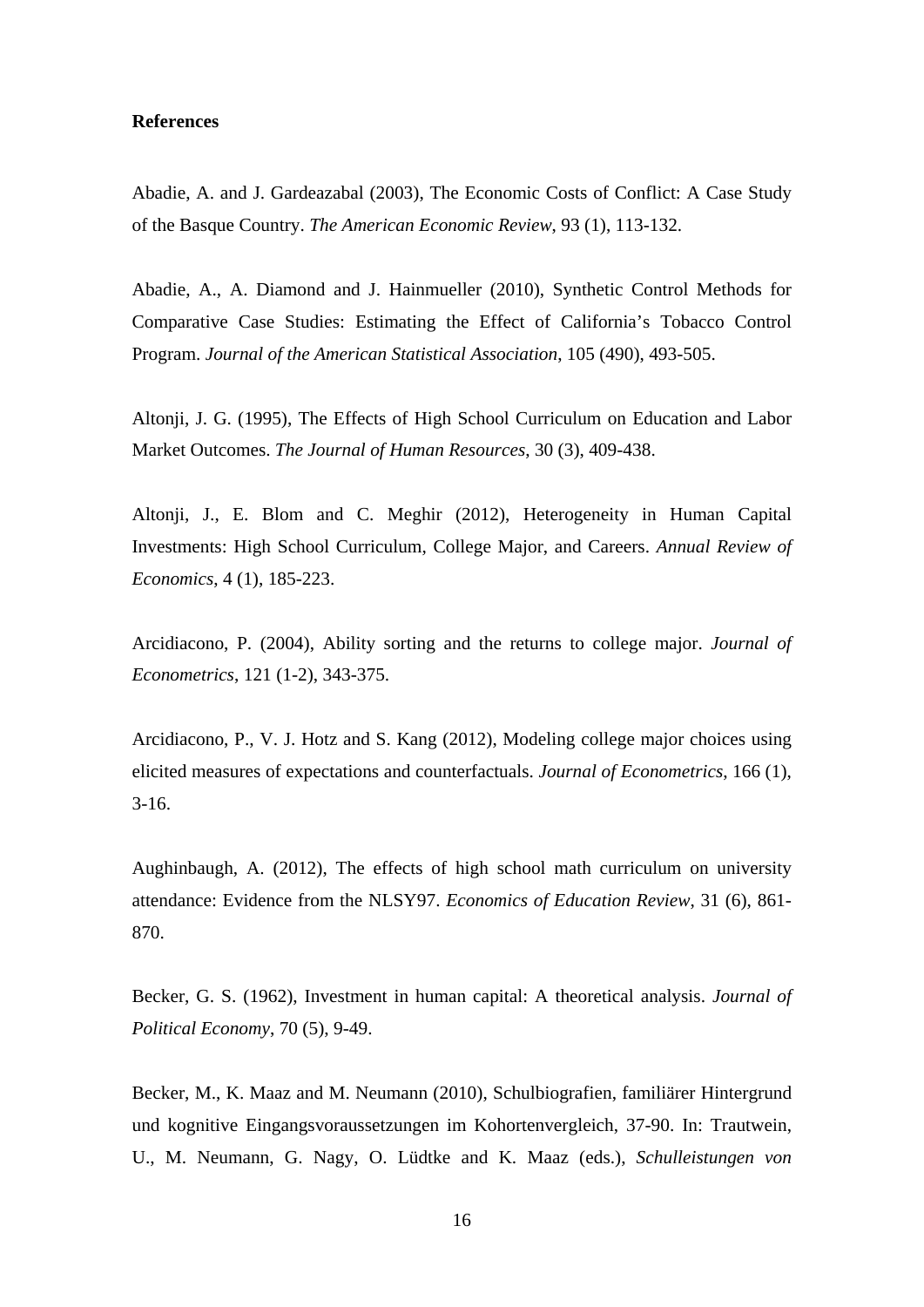*Abiturienten. Die neu geordnete gymnasiale Oberstufe auf dem Prüfstand*. VS Verlag, Wiesbaden.

Beffy, M., D. Fougère and A. Maurel (2012), Choosing the Field of Study in Postsecondary Education: Do Expected Earnings Matter? *The Review of Economics and Statistics*, 94 (1), 334-347.

Bertrand, M., E. Duflo and S. Mullainathan (2004), How Much Should We Trust Differences-in-Differences Estimates? *The Quarterly Journal of Economics*, 119 (1), 249-275.

Bester, C. A., T. G. Conley and C. B. Hansen (2011), Inference with dependent data using cluster covariance estimators. *Journal of Econometrics*, 165, 137-151.

Blackmore, A. E. and S. A. Low (1984), Sex Differences in Occupational Selection: The Case of College Majors. *The Review of Economics and Statistics*, 66 (1), 157-163.

Broecke, S. (2013), Does offering more science at school increase the supply of scientists? *Education Economics*, 21 (4), 325-342.

COSEPUP (Committee on Science, Engineering, and Public Policy) (2007), Rising Above the Gathering Storm: Energizing and Employing America for a Brighter Economic Future. The National Academies Press.

Dolton, P.J. and A. Vignoles (2002), Is a broader curriculum better? *Economics of Education Review*, 21 (5), 415-429.

Donald, S. G. and K. Lang (2007), Inference with Difference-in-Differences and Other Panel Data. *The Review of Economics and Statistics*, 89 (2), 221-233.

Dynarski, S. M. (2003), Does Aid Matter? Measuring the Effect of Student Aid on University Attendance and Completion. *The American Economic Review*, 93 (1), 279- 288.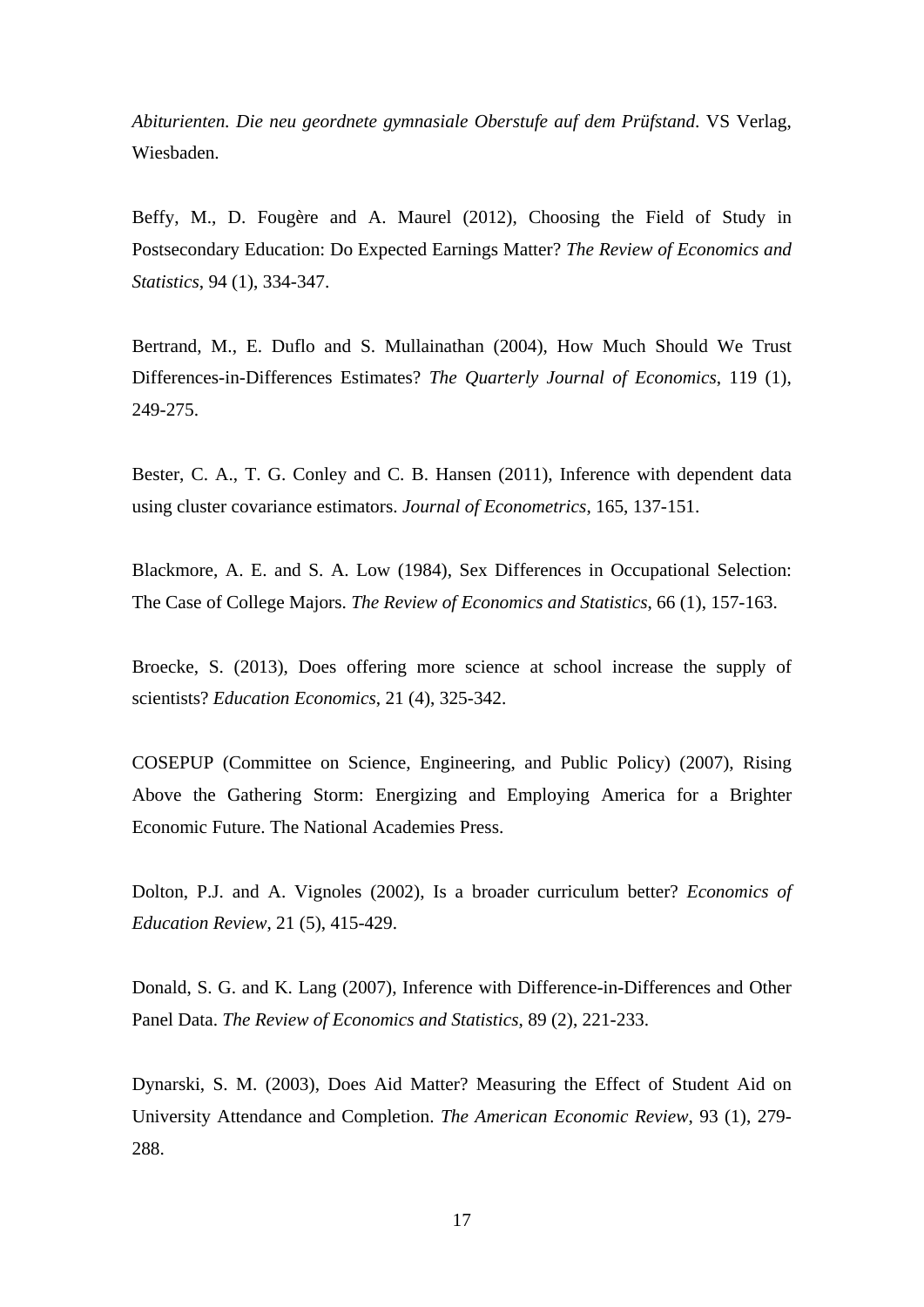Görlitz, K. and C. Gravert (2015), The effects of increasing the standards of the high school curriculum on school dropout. Economics Discussion Paper of the Freie Universität Berlin 2015/1.

Goldin, C., L. F. Katz and I. Kuziemko (2006), The Homecoming of the American University Women: The Reversal of the University Gender Gap. *Journal of Economic Perspectives*, 20 (4), 133-156.

Goodman, J. (2012), The labor of division: Returns to compulsory math coursework. HKS Faculty Research Working Paper Series RWP 12-032.

Hanushek, E. A. and D. Kimko (2000), Schooling, Labor-Force Quality, and the Growth of Nations. *The American Economic Review*, 90 (5), 1184-1208.

Heller, D. E. (1997), Student Price Response in Higher Education: An Update to Leslie and Brinkman. *The Journal of Higher Education,* 68 (6), 624-659.

Jia, Ning (2014), Do Stricter High School Math Requirements Raise College STEM Attainment? Mimeo.

Joensen, J. S. and H. S. Nielsen (2009), Is there a Causal Effect of High School Math on Labor Market Outcomes? *Journal of Human Resources*, 44 (1), 171-198.

Joensen, J. S. and H. S. Nielsen (2014), Mathematics and Gender: Heterogeneity in Causes and Consequences. Economic Journal (forthcoming).

Jonkmann, K, U. Trautwein, G. Nagy and O. Köller (2010), Fremdsprachenkenntnisse in Englisch vor und nach der Neuordnung der gymnasialen Oberstufe in Baden-Württemberg, 37-90. In: Trautwein, U., M. Neumann, G. Nagy, O. Lüdtke and K. Maaz (eds.), *Schulleistungen von Abiturienten*. *Die neu geordnete gymnasiale Oberstufe auf dem Prüfstand*. VS Verlag, Wiesbaden.

Konsortium Bildungsberichterstattung (2006), Bildung in Deutschland. W. Bertelsmann Verlag, Bielefeld.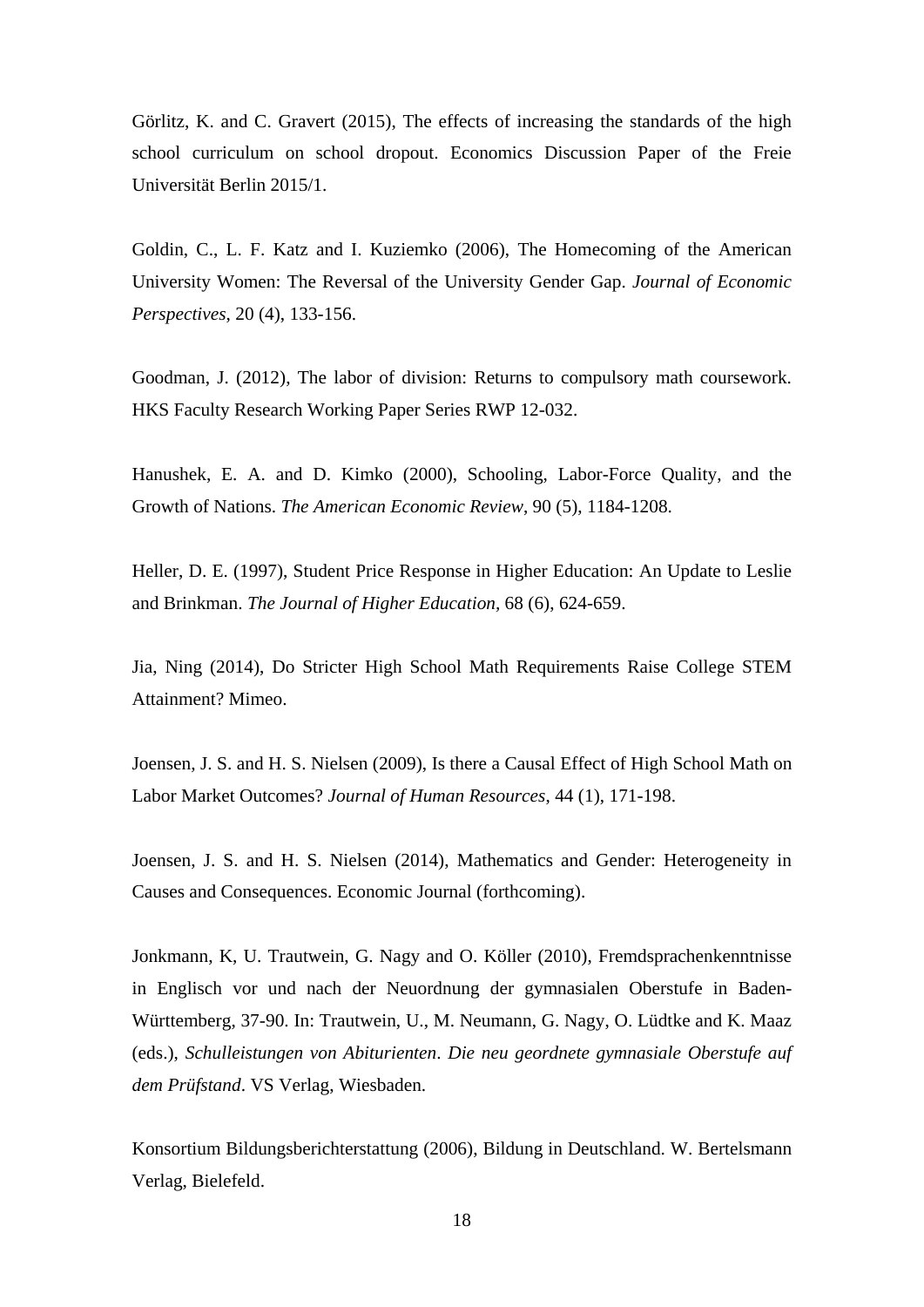Lee, J.-W. and R. J. Barro (2001), School Quality in a Cross-Section of Countries. *Economica*, 68 (272), 465-488.

Levine, P. B. and D. J. Zimmerman (1995), The Benefit of Additional High-School Math and Science Classes for Young Men and Women. *Journal of Business and Economic Statistics*, 13 (2), 137-149.

Marcotte, D. E. (2007), Schooling and Test Scores: A Mother-Natural Experiment. *Economics of Education Review*, 26 (5), 629-640.

Montmarquette, C., K. Cannings and S. Mahseredjian (2002), How do young people choose university majors? *Economics of Education Review,* 21 (6), 543-556.

Moulton, B. R. (1990). An Illustration of a Pitfall in Estimating the Effects of Aggregate Variables on Micro Units. *The Review of Economics and Statistics*, 72 (2), 334-338.

Nagy, G., M. Neumann, U. Trautwein and O. Lüdtke (2010), Voruniversitäre Mathematikleistungen vor und nach der Neuordnung der gymnasialen Oberstufe in Baden-Württemberg, 37-90. In: Trautwein, U., M. Neumann, G. Nagy, O. Lüdtke and K. Maaz (eds.), *Schulleistungen von Abiturienten*. *Die neu geordnete gymnasiale Oberstufe auf dem Prüfstand*. VS Verlag, Wiesbaden.

Neumann, M. (2010), Innovation oder Restauration- Die (Rück-?)Reform der gymnasialen Oberstufe in Baden-Württemberg, 37-90. In: Trautwein, U., M. Neumann, G. Nagy, O. Lüdtke and K. Maaz (eds.), *Schulleistungen von Abiturienten*. *Die neu geordnete gymnasiale Oberstufe auf dem Prüfstand*. VS Verlag, Wiesbaden.

Neumann, M. and G. Nagy (2010), Mathematische und naturwissenschaftliche Grundbildung vor und nach der Neuordnung der gymnasialen Oberstufe in Baden-Württemberg, 37-90. In: Trautwein, U., M. Neumann, G. Nagy, O. Lüdtke and K. Maaz (eds.), *Schulleistungen von Abiturienten*. *Die neu geordnete gymnasiale Oberstufe auf dem Prüfstand*. VS Verlag, Wiesbaden.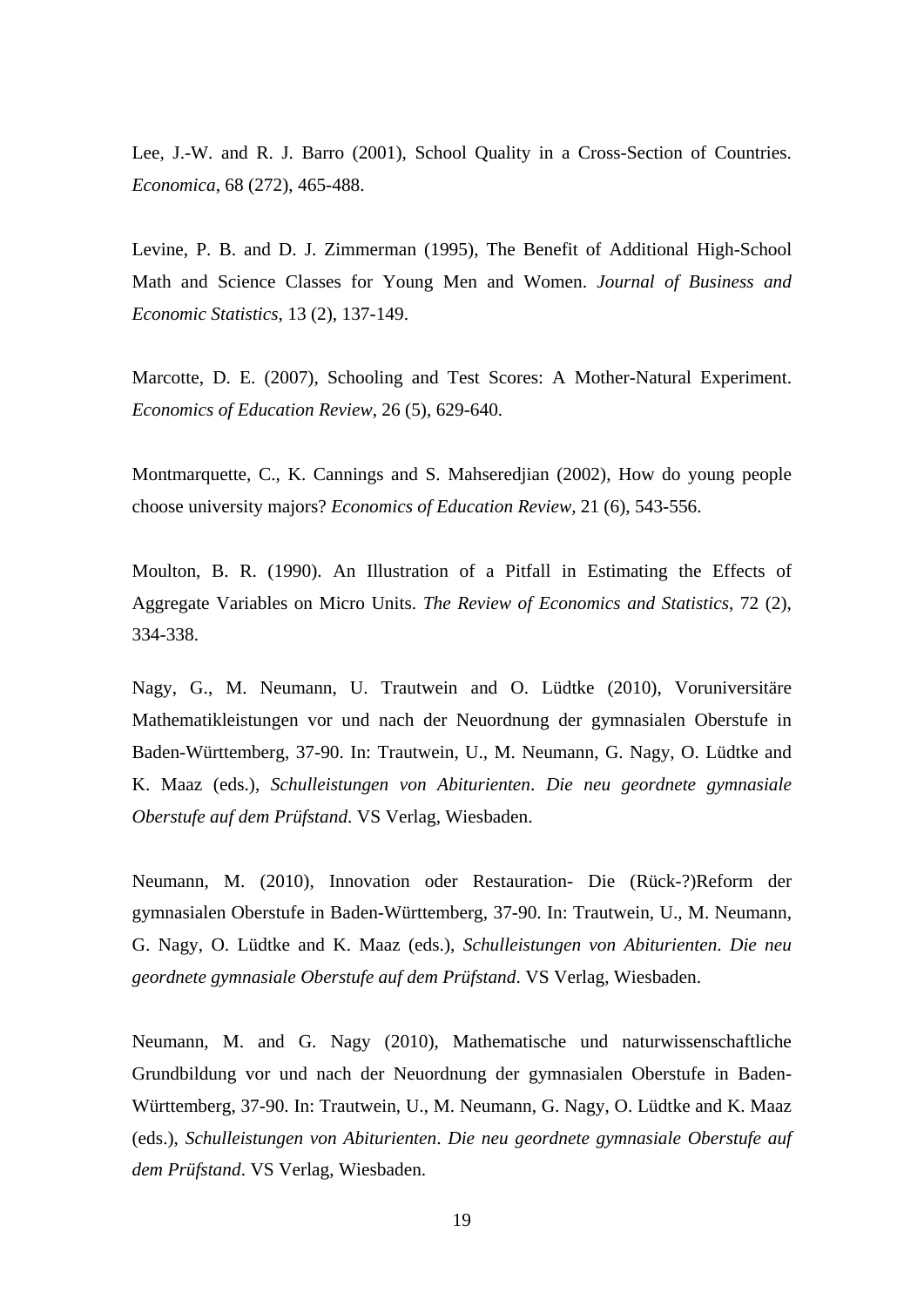Paglin, M. and A. M. Rufolo (1990), Heterogeneous Human Capital, Occupational Choice, and Male-Female Earnings Differences. *Journal of Labor Economics*, 8 (1), 123-144.

Rose, H. and J. R. Betts (2004), The Effect of High School Courses on Earnings. *The Review of Economics and Statistics*, 86 (2), 497-513.

Statistisches Bundesamt (2005), Nichtmonetäre hochschulstatistische Kennzahlen, 1980-2003, Fachserie 11 Reihe 4.3.1, Wiesbaden.

Statistisches Bundesamt (2008), Nichtmonetäre hochschulstatistische Kennzahlen, 1980-2007, Fachserie 11 Reihe 4.3.1, Wiesbaden.

Steiner, V. and K. Wrohlich (2012), Financial Student Aid and Enrollment in Higher Education: New Evidence from Germany. *The Scandinavian Journal of Economics*, 114 (1), 124-147.

Stinebrickner, T. R. and R. Stinebrickner (2011), Math or Science? Using Longitudinal Expectations Data to Examine the Process of Choosing a College Major. NBER Working Papers 16869.

Turner, S. E. and W. G. Bowen (1999), Choice of Major: The Changing (Unchanging) Gender Gap. *Industrial and Labor Relations Review*, 52 (2), 289-331.

Woessman, L. (2003), Schooling Resources, Educational Institutions and Student Performance: the International Evidence. *Oxford Bulletin of Economics and Statistics*, 65 (2), 117-170.

Zafar, B. (2013), College Major Choice and the Gender Gap. *The Journal of Human Resources* 48(3), 545-595.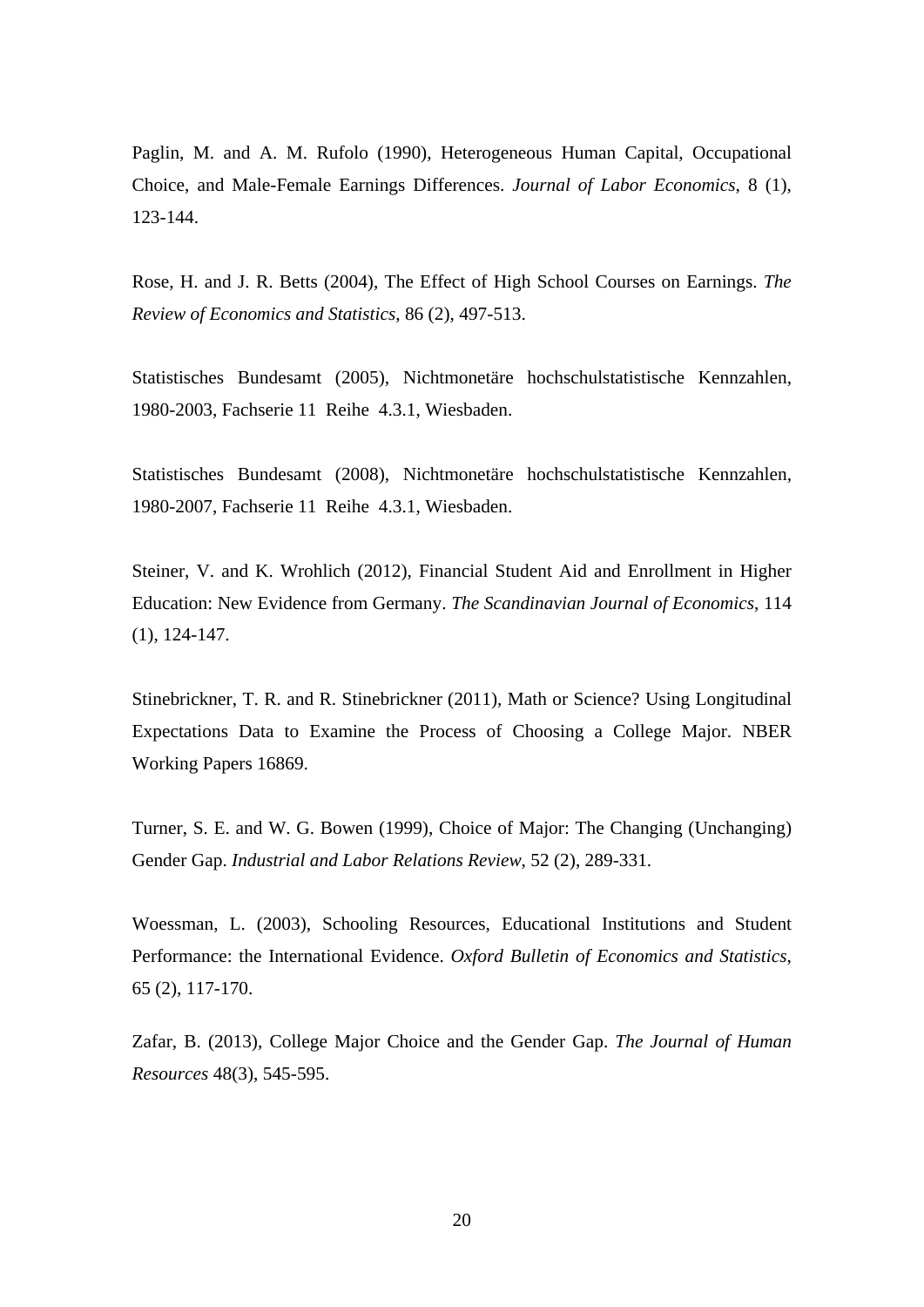Figure 1. Trend in the share of high school graduates enrolling at university related to the age-specific cohort by gender, in percent



Panel A: Males

Panel B: Females

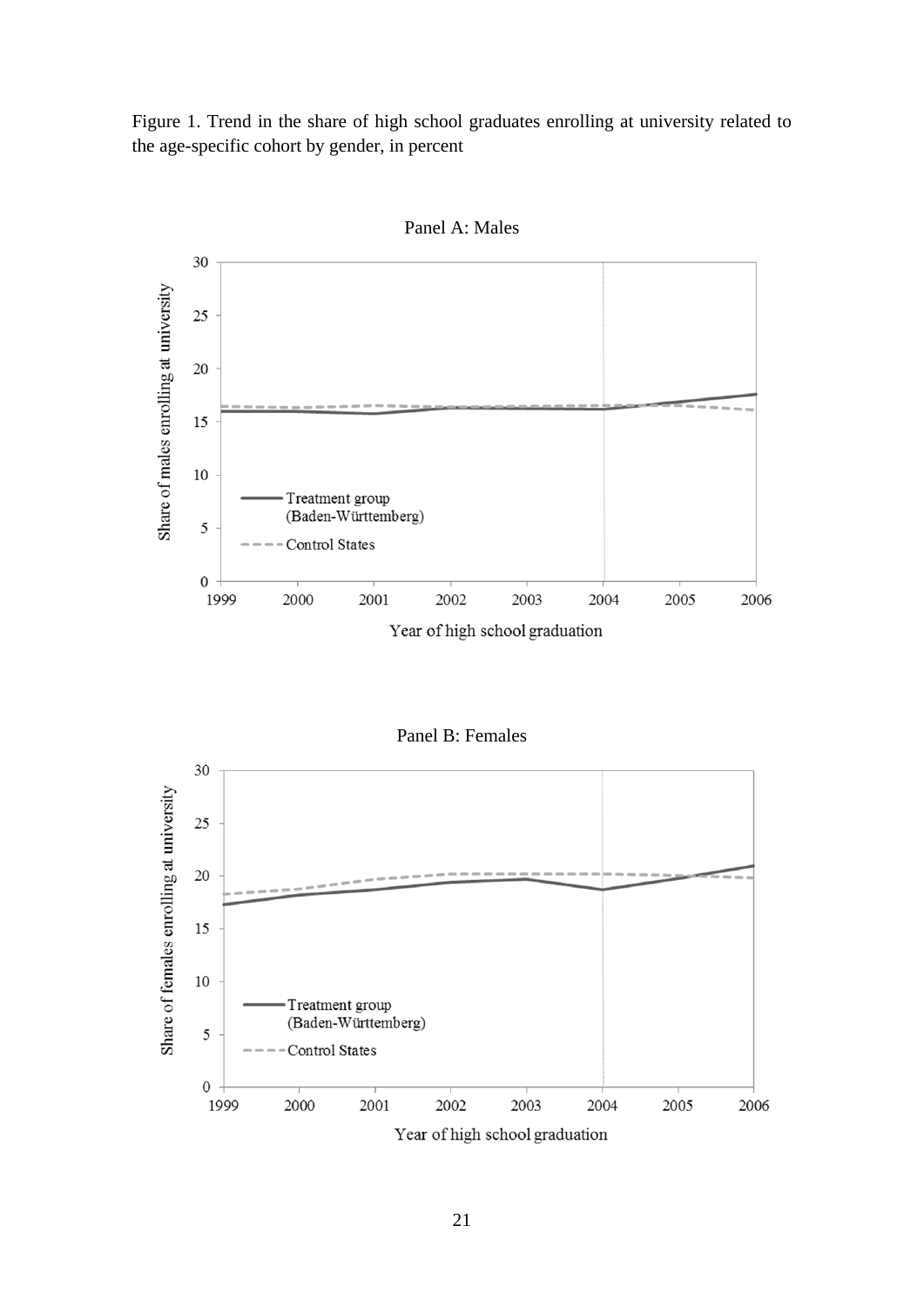Figure 2. Trend in the share of high school graduates choosing STEM as major related to the age-specific cohort by gender, in percent



Panel A: Males

Panel B: Females

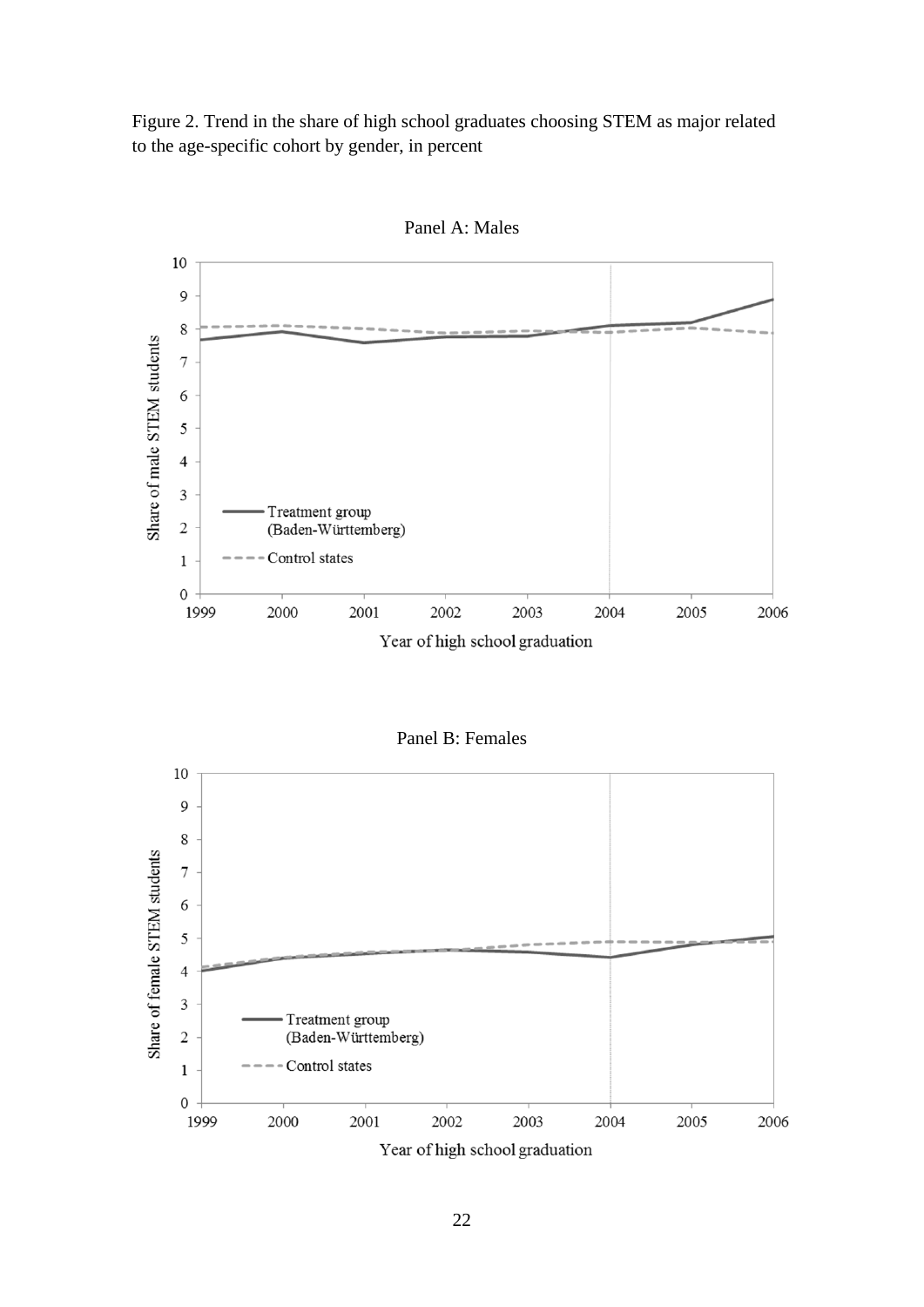Figure 3. Gap in the share of high school graduates enrolling at university in Baden-Württemberg and in the synthetic Baden-Württemberg by gender, in percent



Panel A: Males

Panel B: Females

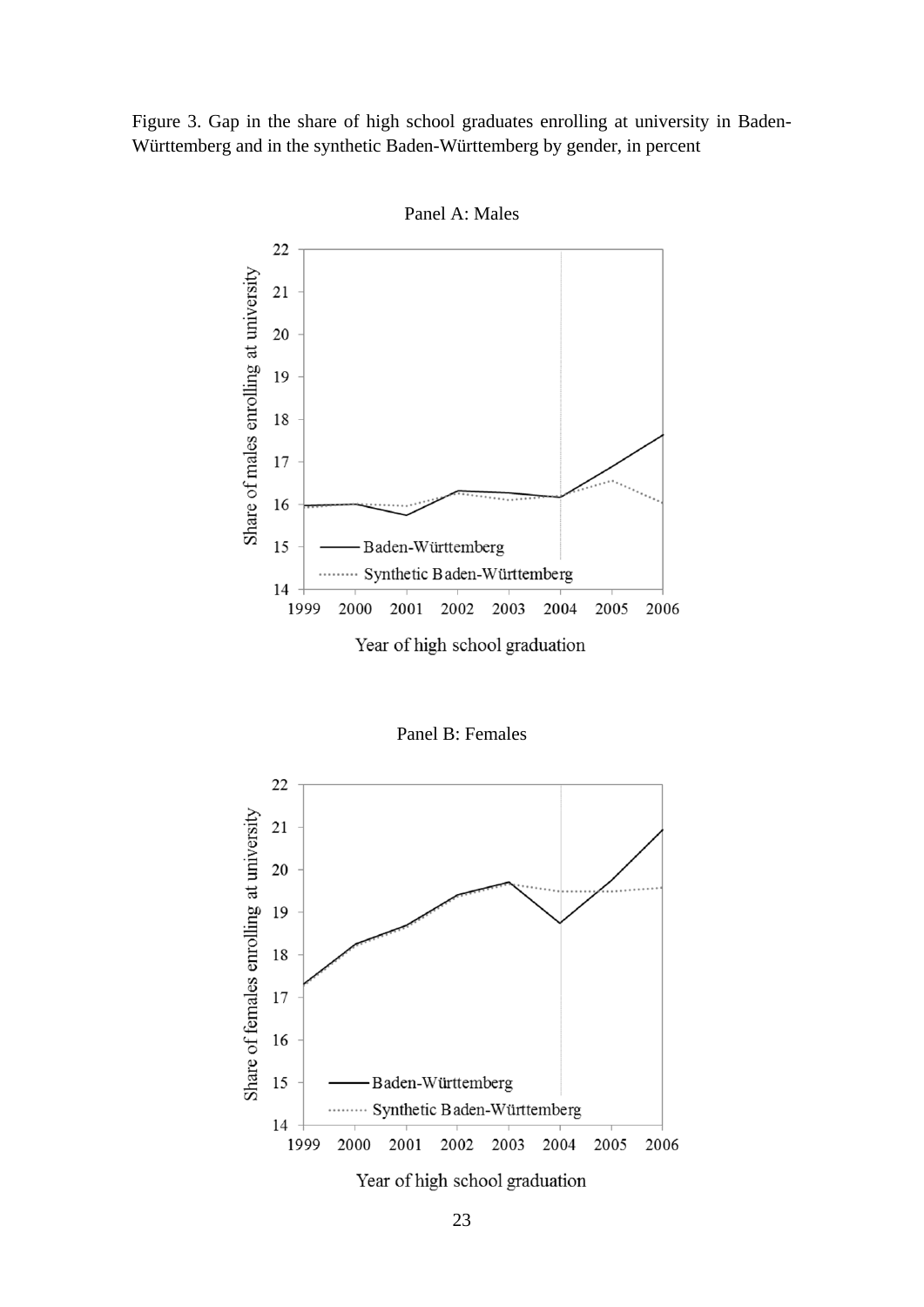Figure 4. Gap in the share of high school graduates choosing STEM as major in Baden-Württemberg and in the synthetic Baden-Württemberg by gender, in percent



Panel A: Males



24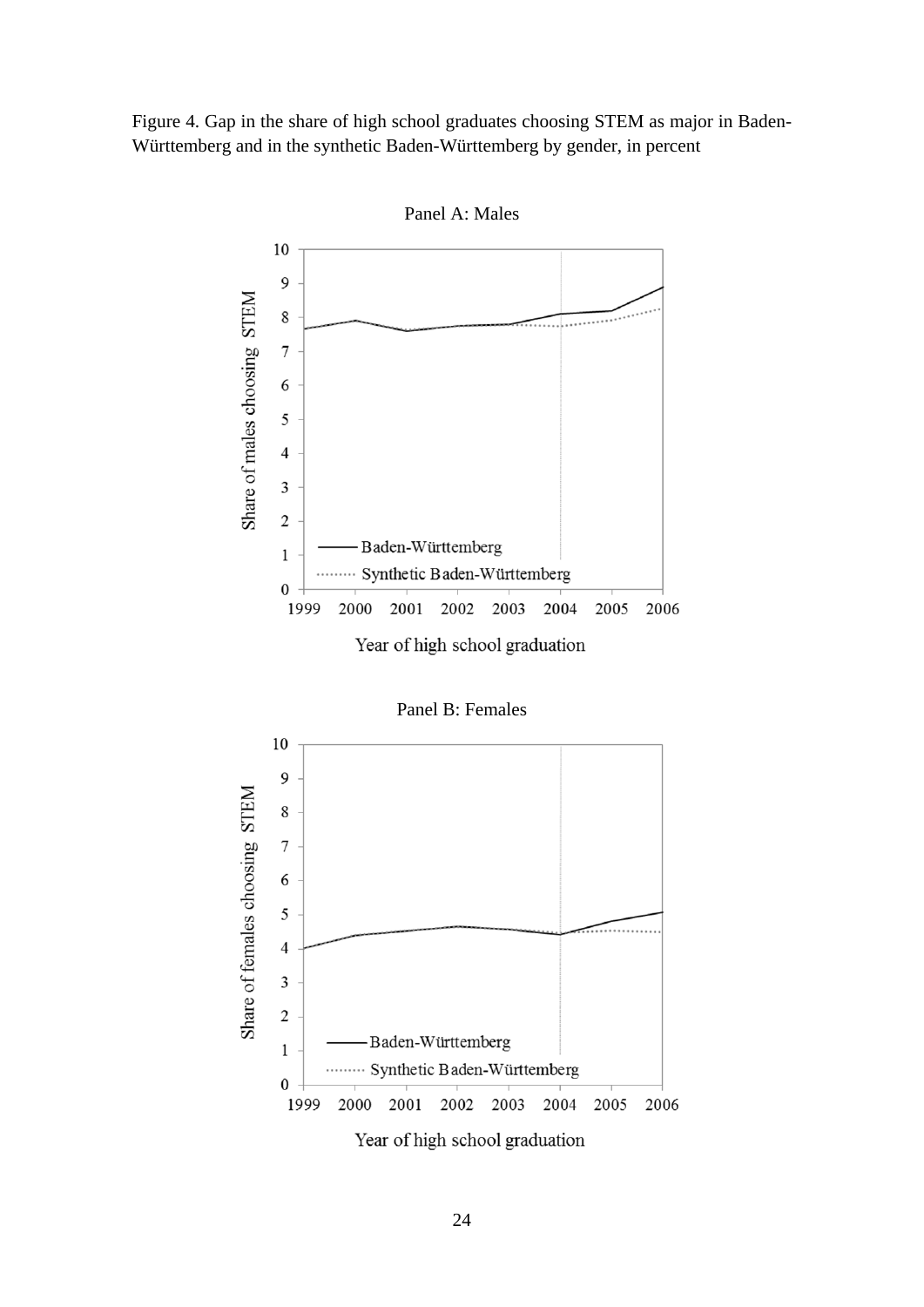Table 1. Major changes in the curriculum of Baden-Württemberg

| Before the reform                                                                                                         | After the reform                                                                        |
|---------------------------------------------------------------------------------------------------------------------------|-----------------------------------------------------------------------------------------|
| Minimum instruction of 26 hours a week                                                                                    | Minimum instruction of 30 hours a week                                                  |
| 2 advanced courses for 5 hours each week                                                                                  | 5 advanced courses for 4 hours each week                                                |
| Mathematics, German and a foreign<br>language on a basic level for 3 hours/ week<br>(if not chosen as an advanced course) | Mathematics, German and a foreign<br>language on an advanced level for 4 hours/<br>week |
| Only one natural science mandatory<br>Only one natural science on an advanced<br>level possible                           | Two natural sciences mandatory<br>Two natural sciences on an advanced level<br>possible |
| Three written final exams and one oral<br>exam                                                                            | Four written final exams and two oral<br>exams                                          |
|                                                                                                                           |                                                                                         |

## Table 2. Descriptive statistics

|                                                                                       |                        | <b>Baden-Württemberg</b> |                         |                          | <b>Control states</b>       |  |
|---------------------------------------------------------------------------------------|------------------------|--------------------------|-------------------------|--------------------------|-----------------------------|--|
|                                                                                       | Obser-<br>vations      | Mean<br>before<br>reform | Mean<br>after<br>reform | Mean<br>before<br>reform | Mean<br>after the<br>reform |  |
| <b>Males</b>                                                                          |                        |                          |                         |                          |                             |  |
| Probabiltiy of enrolling<br>at university<br>Probability of choosing<br>STEM as major | 2,910,089<br>2,910,089 | 0.161<br>0.078           | 0.173<br>0.086          | 0.164<br>0.080           | 0.163<br>0.080              |  |
| <b>Females</b>                                                                        |                        |                          |                         |                          |                             |  |
| Probabiltiy of enrolling<br>at university<br>Probability of choosing                  | 2,789,401              | 0.187                    | 0.204                   | 0.195                    | 0.200                       |  |
| STEM as major                                                                         | 2,789,401              | 0.044                    | 0.049                   | 0.045                    | 0.049                       |  |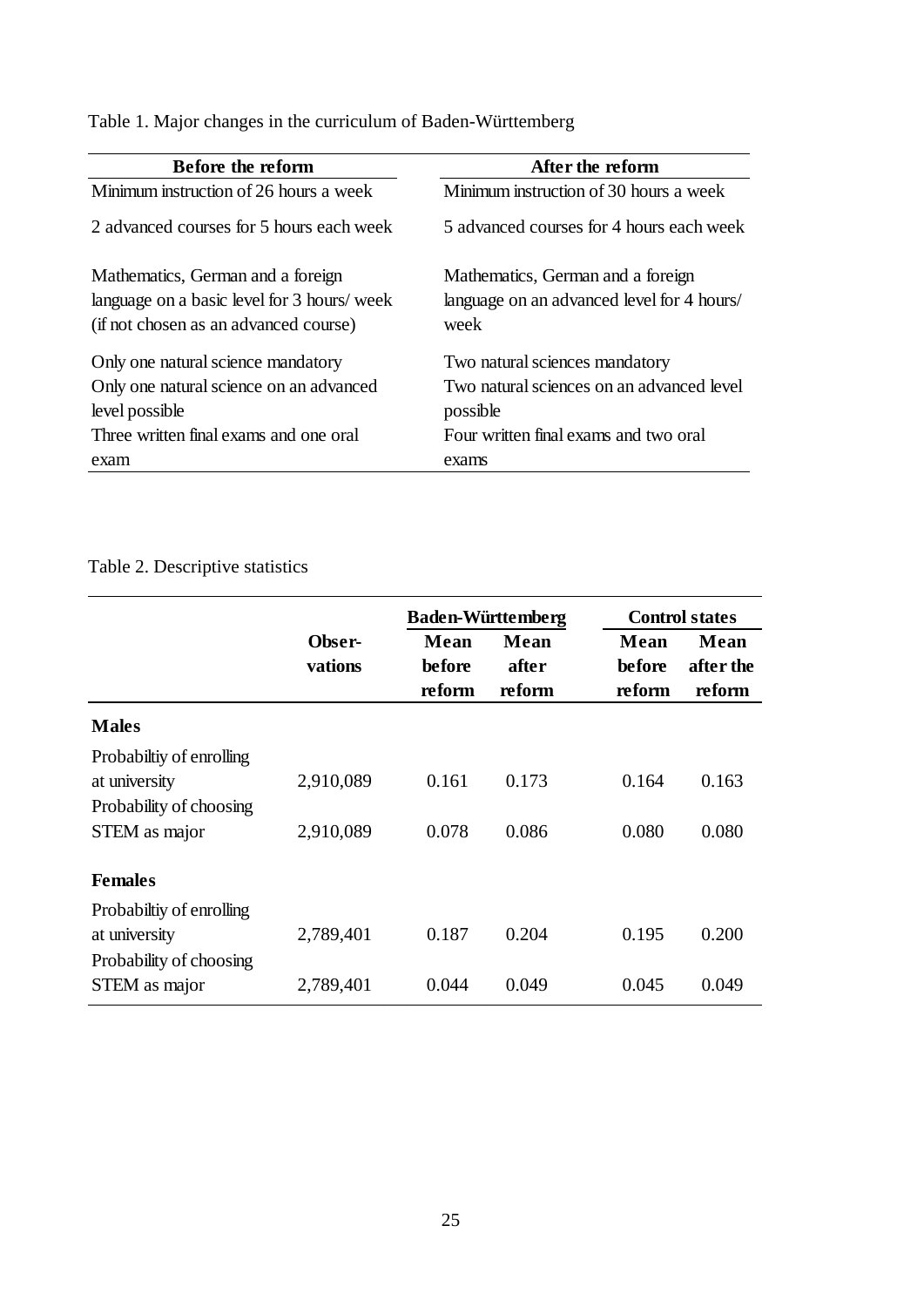| <b>Calculation</b>  | <b>Dependent variable: Probability</b> |                | <b>Dependent variable: Probability</b> |                |  |
|---------------------|----------------------------------------|----------------|----------------------------------------|----------------|--|
| of the stan-        | to enroll at university                |                | to choose STEM as major                |                |  |
| dard errors         | <b>Males</b>                           | <b>Females</b> | <b>Males</b>                           | <b>Females</b> |  |
|                     | (1)                                    | (2)            | (3)                                    | (4)            |  |
| State-year cluster  | $0.0131$ ***                           | $0.0116$ **    | $0.0084$ ***                           | 0.0014         |  |
|                     | (0.0044)                               | (0.0047)       | (0.0031)                               | (0.0011)       |  |
| State cluster       | $0.0131$ ***                           | $0.0116$ ***   | $0.0084$ ***                           | 0.0014         |  |
|                     | (0.0032)                               | (0.0024)       | (0.0020)                               | (0.0012)       |  |
| State-pre/post      | $0.0131$ ***                           | $0.0116$ ***   | $0.0084$ ***                           | 0.0014         |  |
| cluster             | (0.0024)                               | (0.0018)       | (0.0015)                               | (0.0009)       |  |
| Five region cluster | $0.0131$ **                            | $0.0116$ ***   | $0.0084$ **                            | 0.0014         |  |
| (4 df)              | (0.0037)                               | (0.0020)       | (0.0022)                               | (0.0013)       |  |
| Two-step procedure  | $0.0131$ ***                           | $0.0116$ **    | $0.0084$ ***                           | 0.0014         |  |
|                     | (0.0039)                               | (0.0050)       | (0.0024)                               | (0.0018)       |  |
| <b>Observations</b> | 2,910,089                              | 2,789,401      | 2,910,089                              | 2,789,401      |  |

Table 3. The effects of the curriculum reform on individuals' choice to enroll at university and to choose STEM as major

Notes: The dependent variable in column 1 and 2 is a binary variable that indicates enrolling into university (1) or not (0). The dependent variable in column 3 and 4 is a binary variable that indicates choosing STEM as college major (1) or not (0). The table contains only the result for the reform effects  $(\beta)$  estimated by equation (1) by Ordinary Least Squares. The standard errors are shown in parentheses. The rows represent the results for alternative calculations of the standard errors. That is clustering at the state-year level (91 clusters), clustering at the state level (13 clusters), clustering at the five region level (5 clusters) and using the two-step procedure.

\*\* *p* < 0.05 \*\*\* *p* < 0.01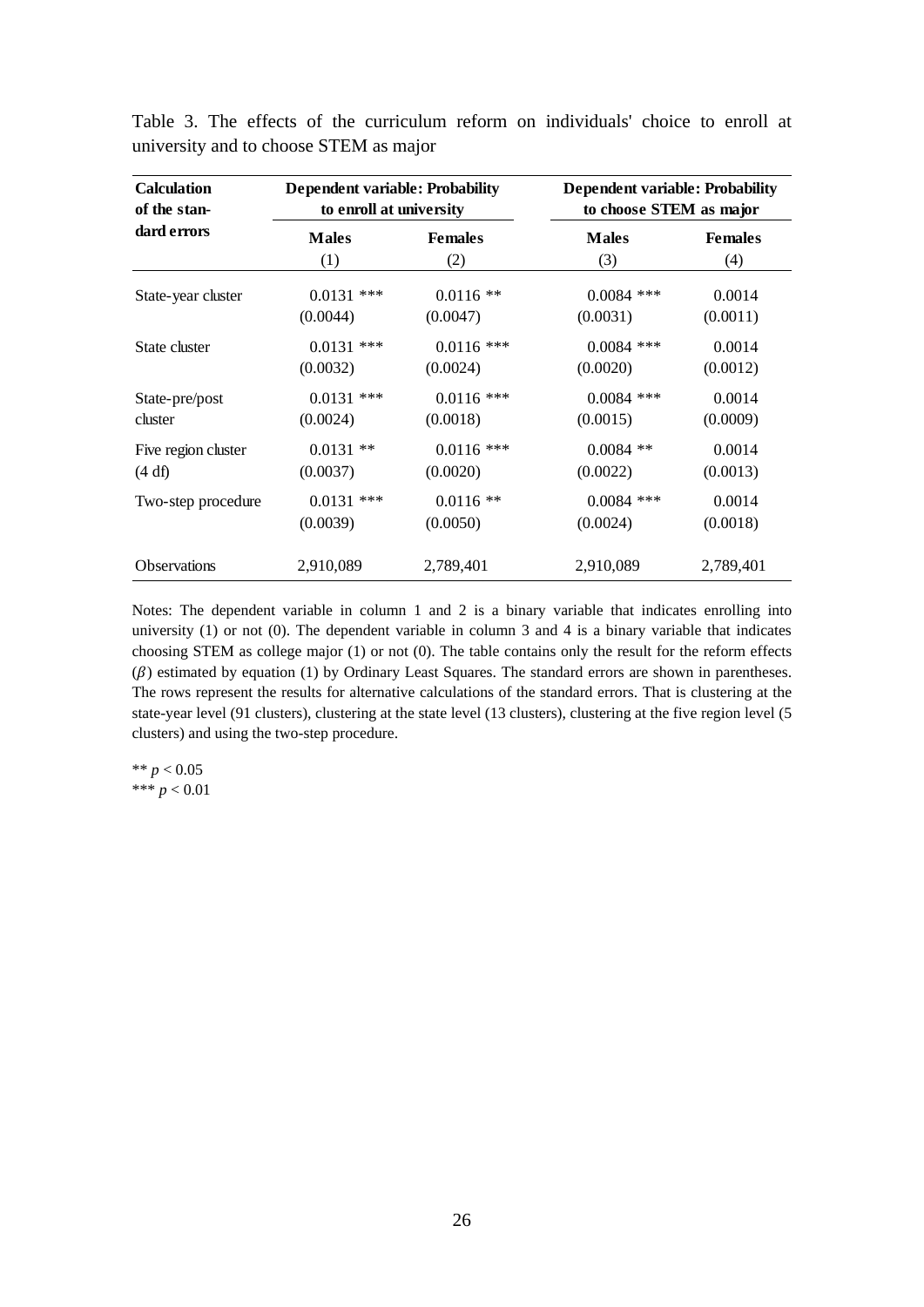| <b>Placebo</b><br>reform |              | <b>Dependent variable: Probability</b><br>to enroll at university |              | <b>Dependent variable: Probability</b><br>to choose STEM as major |  |  |
|--------------------------|--------------|-------------------------------------------------------------------|--------------|-------------------------------------------------------------------|--|--|
| in year                  | <b>Males</b> | <b>Females</b>                                                    | <b>Males</b> | <b>Females</b>                                                    |  |  |
|                          | (1)          | (2)                                                               | (3)          | (4)                                                               |  |  |
| 2000                     | 0.0017       | 0.0043                                                            | 0.0020       | 0.0008                                                            |  |  |
|                          | (0.0037)     | (0.0029)                                                          | (0.0021)     | (0.0011)                                                          |  |  |
| 2001                     | $-0.0038$    | $-0.0024$                                                         | $-0.0014$    | 0.00002                                                           |  |  |
|                          | (0.0021)     | (0.0030)                                                          | (0.0015)     | (0.0010)                                                          |  |  |
| 2002                     | $0.0046$ **  | $-0.00001$                                                        | 0.0020       | 0.0008                                                            |  |  |
|                          | (0.0018)     | (0.0022)                                                          | (0.0012)     | (0.0010)                                                          |  |  |
| 2003                     | 0.0023       | 0.0032                                                            | 0.0011       | $-0.0020$ **                                                      |  |  |
|                          | (0.0017)     | (0.0020)                                                          | (0.0011)     | (0.0008)                                                          |  |  |
| <b>Observations</b>      | 2,910,089    | 2,789,401                                                         | 2,910,089    | 2,789,401                                                         |  |  |

Table 4. Test for placebo effects

Notes: The dependent variable in column 1 and 2 is a binary variable that indicates enrolling in university (1) or not (0). The dependent variable in column 3 and 4 is a binary variable that indicates choosing STEM as college major (1) or not (0). Equation (1) is estimated with the difference that the treatment year was set on the placebo years 2000, 2001, 2002 and 2003. The standard errors that are shown in parentheses are clustered at the year-state level.

\*\*  $p < 0.05$ \*\*\* *p* < 0.01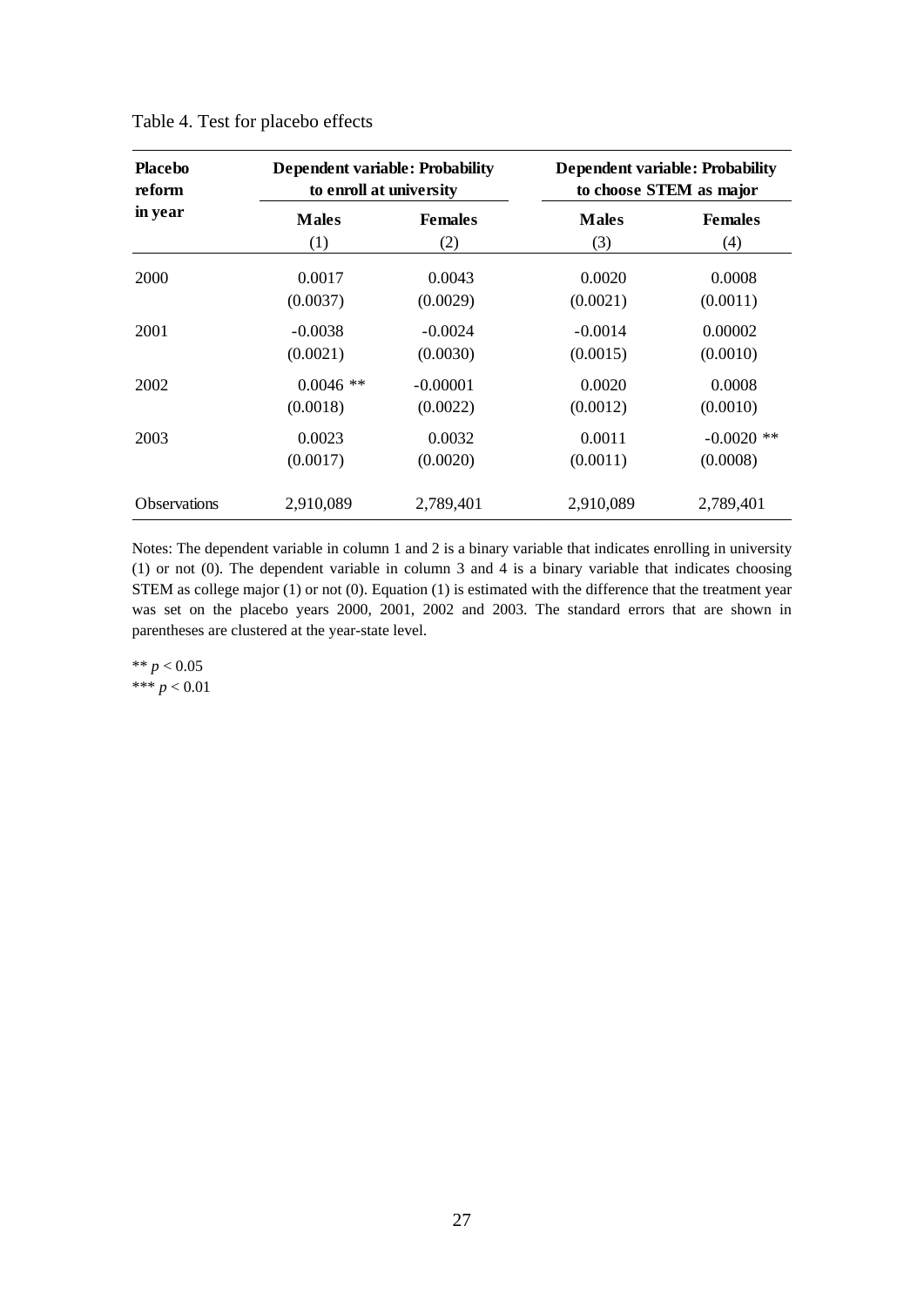| <b>Excluded</b><br>state | Dependent variable: Probability to<br>enroll at university |                | Dependent variable: Probability to<br>choose STEM as major |                |  |
|--------------------------|------------------------------------------------------------|----------------|------------------------------------------------------------|----------------|--|
|                          | <b>Males</b>                                               | <b>Females</b> | <b>Males</b>                                               | <b>Females</b> |  |
|                          | (1)                                                        | (2)            | (3)                                                        | (4)            |  |
| Bavaria                  | $0.0137$ ***                                               | $0.0125$ **    | $0.0095$ ***                                               | 0.0018         |  |
|                          | (0.0049)                                                   | (0.0052)       | (0.0034)                                                   | (0.0014)       |  |
| Berlin                   | $0.0133$ ***                                               | $0.0105$ **    | $0.0085$ ***                                               | 0.0010         |  |
|                          | (0.0046)                                                   | (0.0046)       | (0.0032)                                                   | (0.0011)       |  |
| Brandenburg              | $0.0132$ ***                                               | $0.0117**$     | $0.0083$ ***                                               | 0.0012         |  |
|                          | (0.0046)                                                   | (0.0048)       | (0.0031)                                                   | (0.0011)       |  |
| <b>Bremen</b>            | $0.0131$ ***                                               | $0.0116$ **    | $0.0084$ ***                                               | 0.0013         |  |
|                          | (0.0044)                                                   | (0.0047)       | (0.0031)                                                   | (0.0011)       |  |
| Hamburg                  | $0.0138$ ***                                               | $0.0115$ **    | $0.0085$ ***                                               | 0.0012         |  |
|                          | (0.0044)                                                   | (0.0049)       | (0.0031)                                                   | (0.0012)       |  |
| Lower                    | $0.0129$ ***                                               | $0.0105$ **    | $0.0083$ **                                                | 0.0008         |  |
| Saxony                   | (0.0045)                                                   | (0.0043)       | (0.0032)                                                   | (0.0010)       |  |
| North Rhine-             | $0.0093$ ***                                               | $0.0108$ ***   | $0.0061$ ***                                               | $0.0024$ **    |  |
| Westphalia               | (0.0028)                                                   | (0.0038)       | (0.0017)                                                   | (0.0011)       |  |
| Rhineland-               | $0.0135$ ***                                               | $0.0130$ ***   | $0.0085$ ***                                               | 0.0018         |  |
| Palatine                 | (0.0044)                                                   | (0.0048)       | (0.0031)                                                   | (0.0011)       |  |
| Saarland                 | $0.0131$ ***                                               | $0.0119$ **    | $0.0083$ ***                                               | 0.0014         |  |
|                          | (0.0045)                                                   | (0.0048)       | (0.0031)                                                   | (0.0011)       |  |
| Saxony                   | $0.0136$ ***                                               | $0.0110**$     | $0.0086$ ***                                               | 0.0012         |  |
|                          | (0.0043)                                                   | (0.0048)       | (0.0030)                                                   | (0.0011)       |  |
| Schleswig-               | $0.0132$ ***                                               | $0.0118**$     | $0.0085$ ***                                               | 0.0013         |  |
| Holstein                 | (0.0045)                                                   | (0.0047)       | (0.0031)                                                   | (0.0011)       |  |
| Thuringia                | $0.0140$ ***                                               | $0.0118$ **    | $0.0087$ ***                                               | 0.0011         |  |
|                          | (0.0044)                                                   | (0.0047)       | (0.0031)                                                   | (0.0011)       |  |

Table 5. Results when excluding one state at a time from the control states

Notes: The results are estimated based on equation (1) with the difference that in each regression one state is excluded when defining the control group. For further notes on the estimation, see the notes in Table 3. The standard errors that are shown in parentheses are clustered at the year-state level.

\*\* *p* < 0.05 \*\*\*  $p < 0.01$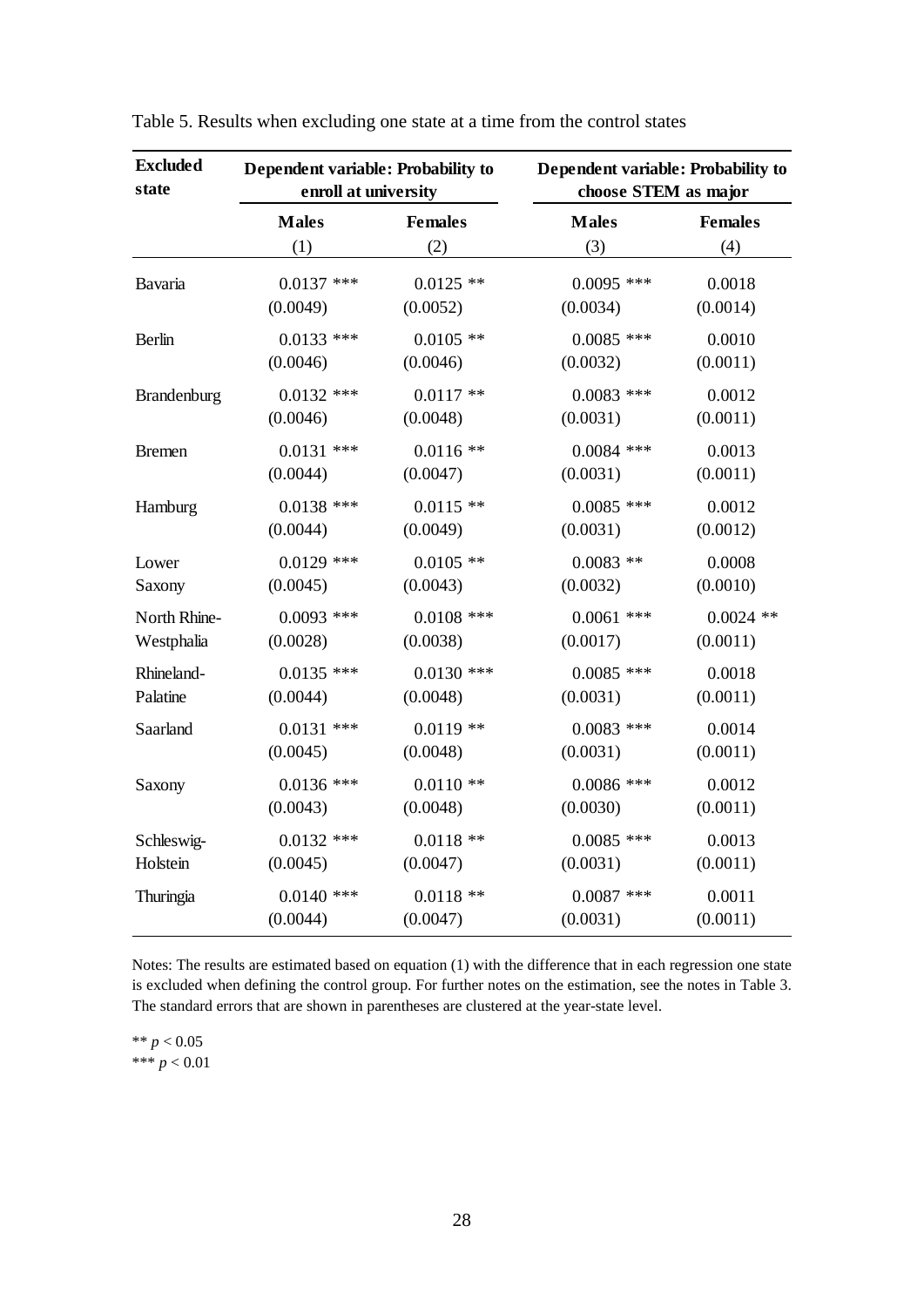| Federal<br><b>State</b> | <b>University</b><br>enrollment |                       | <b>STEM</b> as<br>college major |                       |
|-------------------------|---------------------------------|-----------------------|---------------------------------|-----------------------|
|                         | <b>Males</b><br>(1)             | <b>Females</b><br>(2) | <b>Males</b><br>(3)             | <b>Females</b><br>(4) |
| <b>Bavaria</b>          | $\boldsymbol{0}$                | 0.24                  | 0.50                            | 0.02                  |
| <b>Berlin</b>           | $\theta$                        | 0.01                  | $\Omega$                        | 0.24                  |
| Brandenburg             | 0.13                            | 0.05                  | 0.15                            | 0.04                  |
| <b>Bremen</b>           | $\theta$                        | 0.01                  | 0                               | 0.04                  |
| Hamburg                 | 0.10                            | 0.04                  | 0.08                            | 0.06                  |
| Lower Saxony            | 0.33                            | 0.21                  | $\theta$                        | 0.05                  |
| North Rhine-Westphalia  | 0.23                            | 0.04                  | $\Omega$                        | 0.03                  |
| Rhineland-Palatinate    | $\boldsymbol{0}$                | 0.17                  | 0                               | 0.02                  |
| Saarland                | $\boldsymbol{0}$                | 0.03                  | 0                               | 0.03                  |
| Saxony                  | $\theta$                        | 0.04                  | 0.02                            | 0.03                  |
| Schleswig-Holstein      | $\Omega$                        | 0.07                  | 0                               | 0.43                  |
| Thuringia               | 0.21                            | 0.09                  | 0.24                            | 0.01                  |

Table 6. Synthetic control group weights for different outcomes